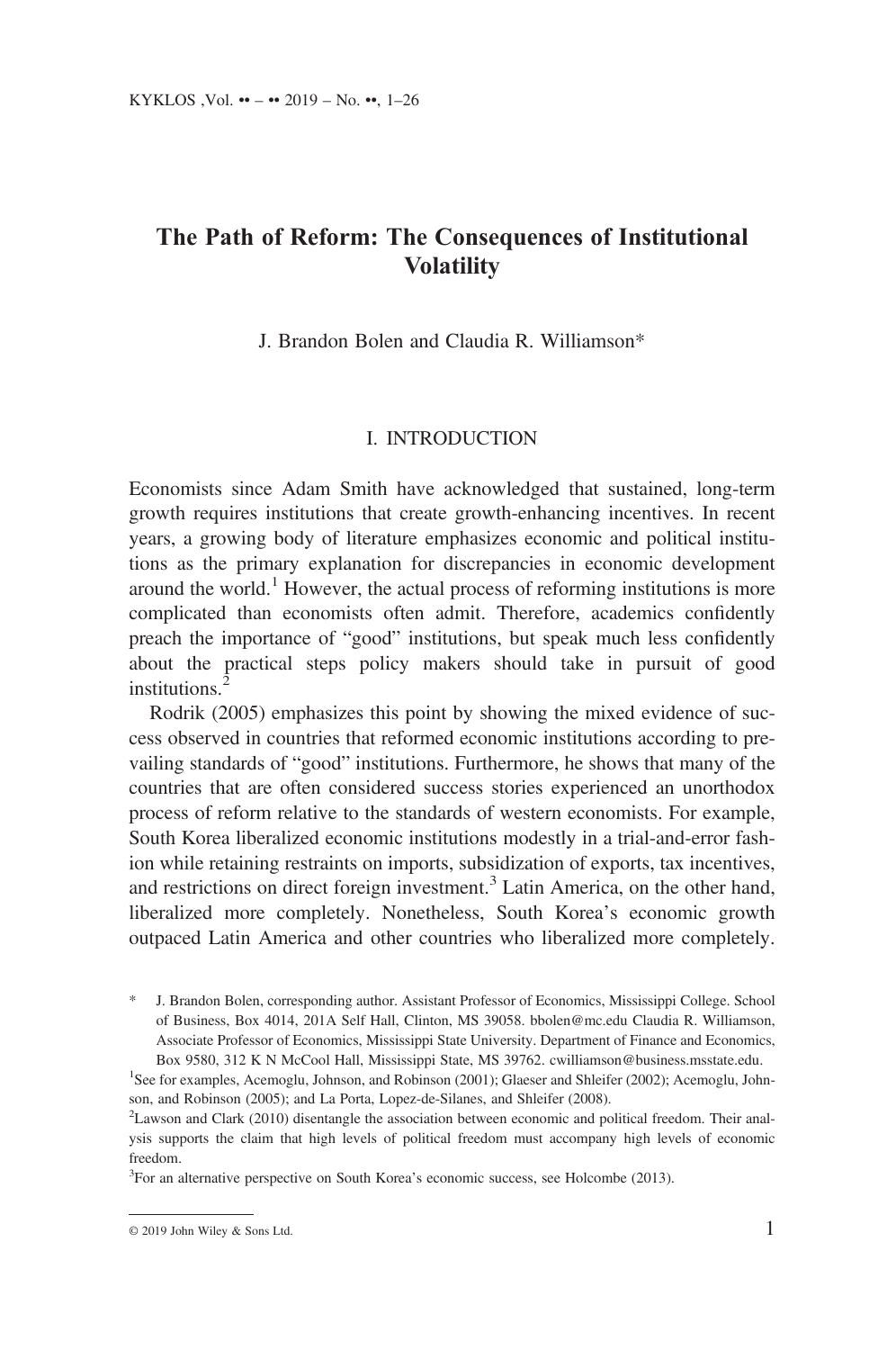This example and others like it demonstrate that the correct path of institutional reform is both important and unknown.

The new institutional literature does not address the reform path on a broad scale.<sup>4</sup> Regrettably, many of the growth models in this literature ignore the reform path completely. Researchers, often using indexes of institutional quality, emphasize that good institutions increase growth rates, but they rarely take advantage of changes in the data over time. Rather, they commonly include only the initial level of institutional quality and/or the change in institutional quality from the beginning and ending periods. Results often show institutions to be positively associated with economic growth, and instrumental variable estimation provides evidence that this result is causal.<sup>5</sup> However, including only the initial and final values of institutional quality ignores the reform path. In other words, these models do not distinguish between the institutions of countries like Malta and Guatemala in Figure 1 with similar beginning and ending points.

Figure 1a depicts the institutional transition from 2000-2015 of these two countries using a common measure of institutional quality, the Economic Freedom of the World (EFW) index, which is described in more detail later. Both Malta and Guatemala share almost identical scores for institutional quality in 2000 (roughly 6.75 EFW points). Additionally, both countries experience an almost identical change in their score by 2015 (an average of 0.935 EFW points). Therefore, the institutions of these two countries would be indistinguishable in many growth models. However, as shown in Figure 1b, the changes in the EFW index from 2000-2015 for both countries highlight the volatility of Malta's reform relative to Guatemala's.

In this paper, we seek to understand if dissimilar reform paths, as illustrated by Malta versus Guatemala, lead to different economic outcomes. To further illustrate our conjecture, Figure 1c shows the annual GDP growth rates for both countries. Both Malta and Guatemala experience lower growth rates, on average, during the periods of more volatile institutional change (pre-2008 for Malta and post-2007 for Guatemala) than in the periods of more stable institutional change (post-2007 for Malta and pre-2008 for Guatemala). This suggests a negative relation between institutional volatility and economic growth. In order to draw conclusions about the growth-effects of institutional volatility, a more rigorous quantitative approach is necessary to control for other factors that affect growth rates. Nevertheless, the eye-test shows that the reform paths and the

<sup>&</sup>lt;sup>4</sup>For an exception, see Paldam and Gundlach (2018) who empirically relate income and the path of political regime changes.

<sup>5</sup> See Dawson (1998), Carlsson and Lundström (2002), Gwartney et al. (2006) and Rode and Coll (2012) for studies regarding economic freedom and growth. See Faria and Montesinos (2009), Faria et al. (2016) and Bennett et al. (2017) for instrumental variable estimates using the EFW index. See De Haan et al. (2006), Doucouliagos (2005), Bergh and Karlsson (2010) and Hall and Lawson (2014) for surveys of the literature. See Powell, Clark and Nowrasteh (2017) for the relation between immigration and economic freedom.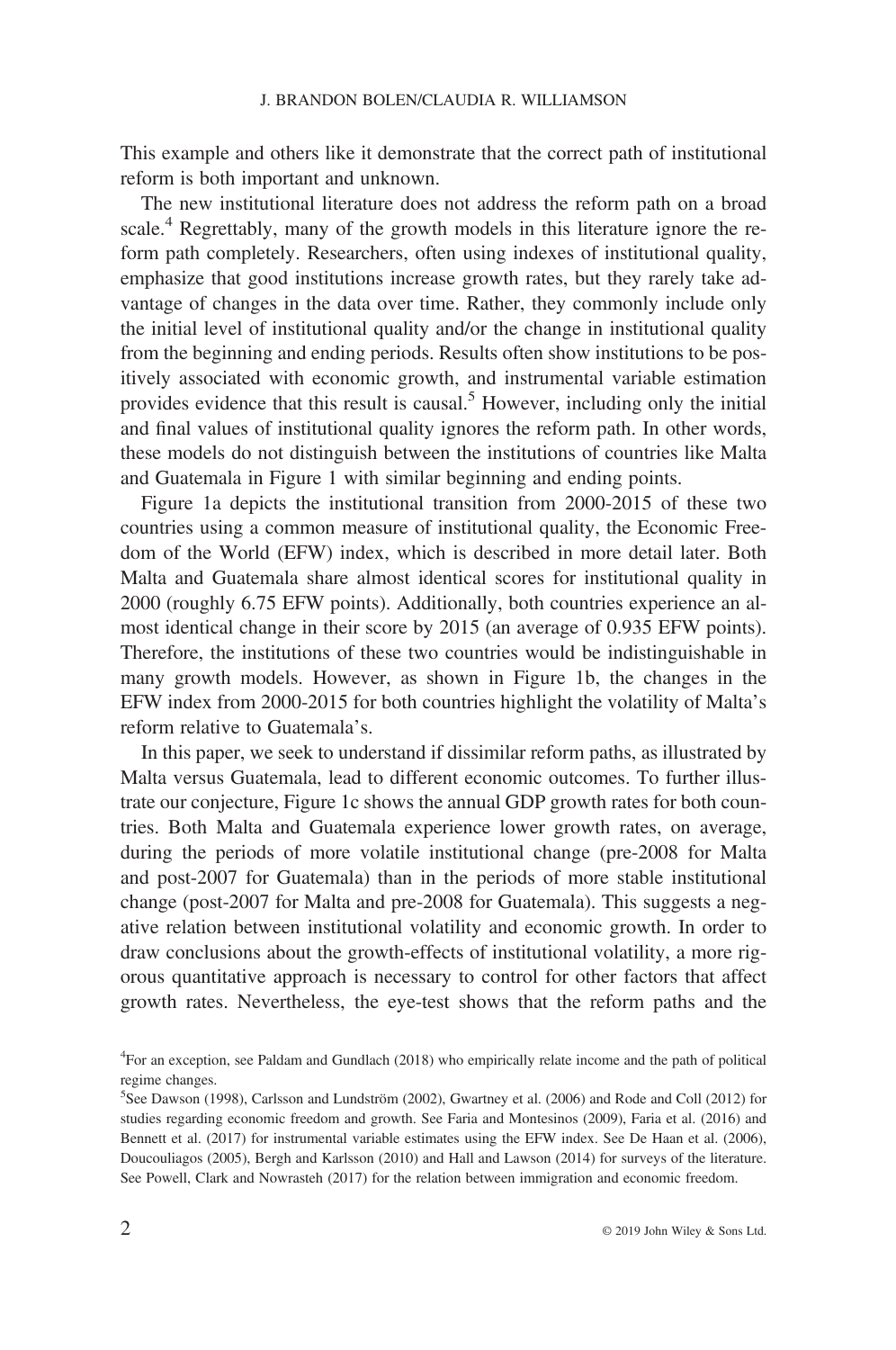#### *Figure 1*

Economic Freedom of the World Reform Path: Comparing Guatemala and Malta



Note: Figure a shows the annual EFW scores for Guatemala and Malta from 2000-2015. Figure b is the first difference of the annual EFW scores for Guatemala and Malta, which illustrates volatility in the EFW index. Figure c shows the annual growth rates, which is the dependent variable in models presented later in the paper. The EFW data source is the *Economic Freedom of the World: 2016 Annual Report* by Gwartney et al. The World Bank's World Development Indicators (WDI) provides GDP growth data.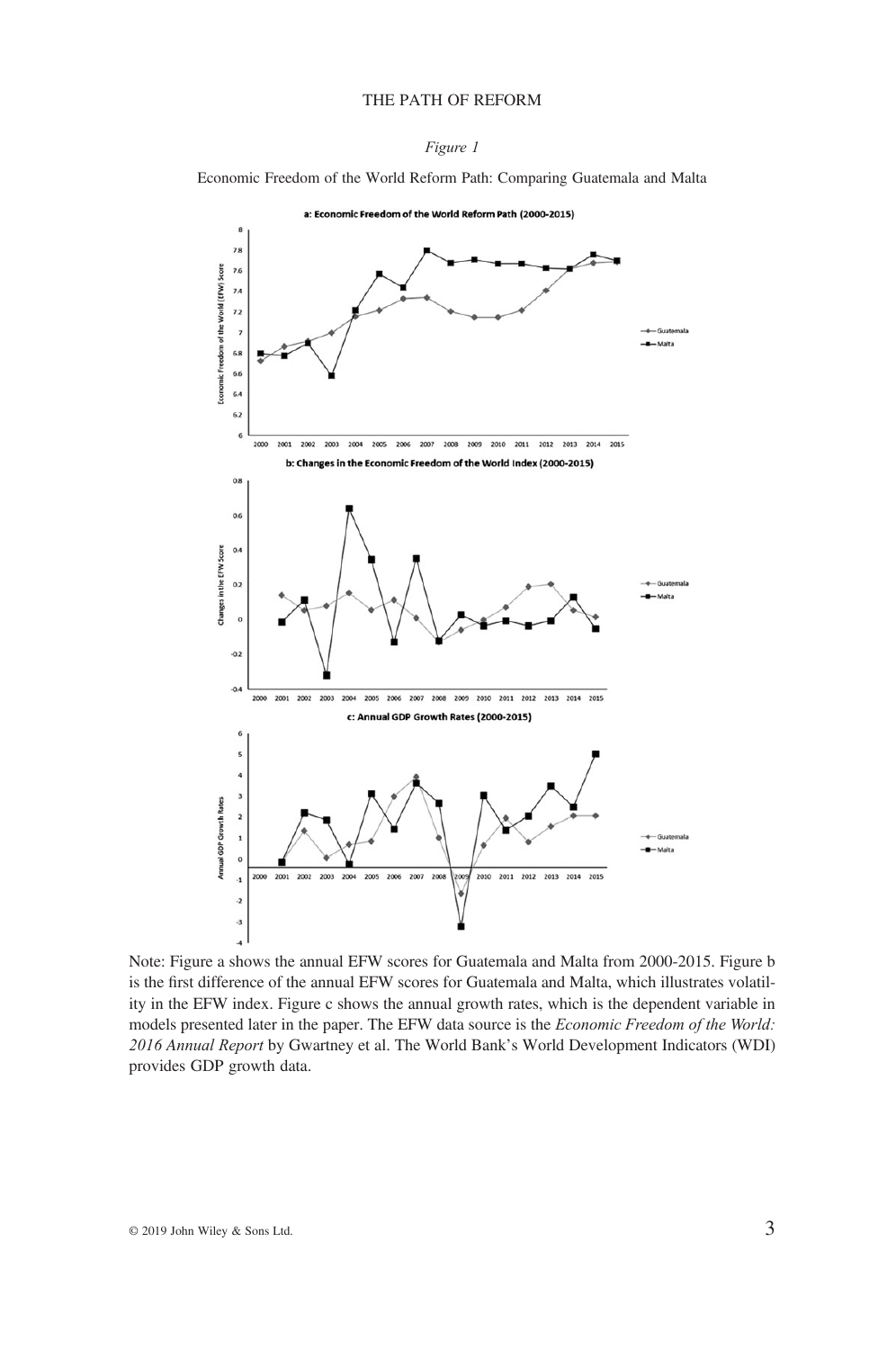economic growth rates of these two countries vary, leading one to question the inherent assumption of many models that the institutions of these countries are the same.

The goal of this research is to quantify the reform path using the data that we often assume away and to measure its effect on economic growth. This research is not an attempt to refute the claim that good institutions lead to higher rates of economic growth. Rather, we accept this claim as given and build on it by studying the path from bad institutions to good institutions (and vice versa). Specifically, the growth-effects of institutional volatility are analyzed by using the changes in institutional quality over time to measure institutional volatility. In so doing, this paper highlights the marginal cost of assuming away differences in the reform path.<sup>6</sup>

We hypothesize that volatility in the reform process decreases economic growth because it increases uncertainty. This increase in uncertainty decreases gains from trade and increases transaction and production costs. Risky investments necessitate a risk premium to attract investors away from safer investment opportunities. Given the same level of potential return, investors will seek to pursue opportunities with the lowest level of uncertainty. Consequently, a country can increase economic growth by mitigating volatility to strengthen investors' confidence in the future institutional arrangement: the fiscal stability of its government, the security of its investors' property rights, the credibility of its currency, and the protection of its investors from onerous regulations.

Alternatively, institutional volatility may have a positive effect on economic growth. Theoretically, a positive relation between institutional volatility and economic growth may occur due to the growth-hampering effects of institutional sclerosis. Institutional sclerosis, as described by Olson (2008), is the inability of institutions to evolve from a less than optimal state because of the vested interest of parties who benefit from the current institutional environment.<sup>7</sup> In such a situation, institutional volatility may increase growth by decreasing institutional sclerosis.

The scarce research devoted to the optimal path of reform is found in the transition literature that debates the speed of reform for former Soviet states. In the early contributions to this literature, proponents of speedy reform, like Sachs (1991) and Lipton et al. (1990), claim that rapid transition is necessary to overcome political and economic obstacles. The opponents of this "shock-therapy", such as McMillan and Naughton (1992) and Murrell (1991), argue for a gradualist approach to reform like that pursued by China during privatization.

<sup>&</sup>lt;sup>6</sup>Boettke (2001) discusses issues of economic reform and the problem with simplifying economics phenomena to aggregate quantities.

<sup>&</sup>lt;sup>7</sup>Also, see Tullock (1975), Acemoglu et al. (2005), and Thomas (2009).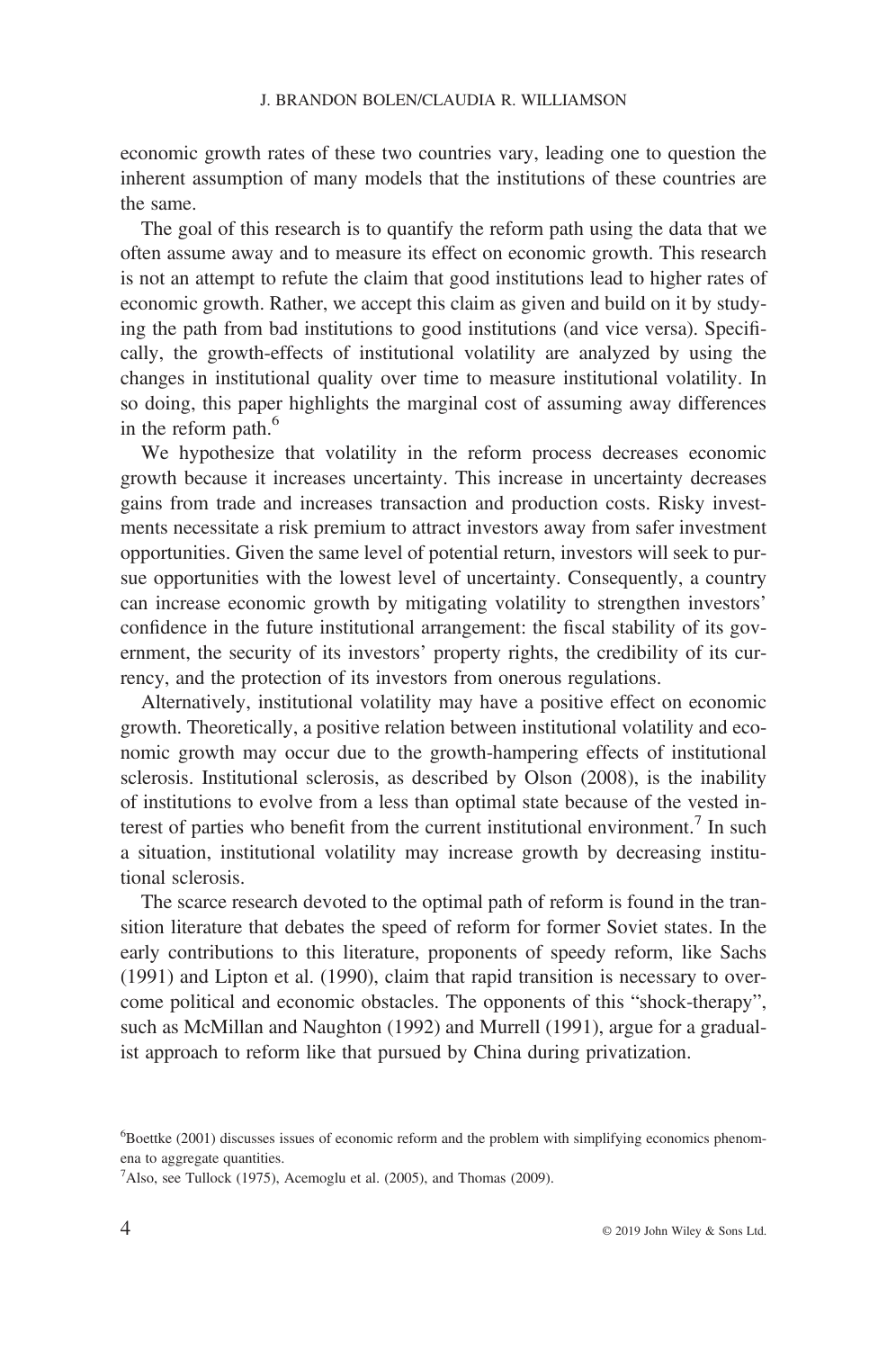As liberalization progressed among the former Soviet states, economists created and analyzed measures of liberalization to test these competing theories. Commonly used indexes include the liberalization index created by de Melo et al. (1996) and the EBRD index. $8$  Falcetti et al. (2006) summarize the literature's progress and claim that "the influence of reforms on growth have become more, rather than less, controversial."

Decades later, uncertainty surrounding the path of reform remains and little research tests and applies the claims of this literature more broadly. The theoretical arguments of scholars in this literature inform the *ex-ante* expectations in this paper, but this research does not attempt to settle the shock-therapy debate. Rather, we examine an aspect of economic reform that relates to the speed of reform but receives less attention in the literature – volatility.

The policy uncertainty literature also informs the *ex-ante* expectations of this paper. Dating back to Bernanke (1983), this literature shows the economic consequences of policy uncertainty, such as the delay of investments and hiring by firms. In a more recent contribution, Baker et al. (2016) create a measure of economic policy uncertainty using archived newspapers and find that uncertainty reduces investment and employment in policy-sensitive firms. Additionally, they find that policy confusion foreshadows declines in investment, output, and employment in the United States. Their data is limited to twelve major economies due to the lack of availability of archived newspapers. Citing their results, John Taylor testified before the Committee on the Judiciary of the U.S. House of Representatives in September of 2012 that regulation complexity "increases uncertainty which holds back investment."

Due to data constraints, the policy uncertainty literature often uses small samples, which limit the external validity of the results. The shock-therapy literature also shares this liability due to its specific focus on the former Soviet states. This paper seizes the opportunity to conduct a broad-scope, empirical analysis using institutional data measured by the Economic Freedom of the World (EFW) index.<sup>9</sup> We create measures of institutional volatility using the EFW index. While some economists argue that the EFW index measures a combination of policies and institutions, we draw no such distinction between these two categories.<sup>10</sup> North (1990) defines institutions as "the humanly devised constraints that shape human interaction," which necessarily includes policies.

The results support the *ex-ante* expectations based on the policy uncertainty and shock-therapy literatures. Countries who experience volatile institutional change experience lower average growth rates. For example, a one standard deviation increase in volatility decreases growth by about 0.50 percentage points.

<sup>8</sup> European Bank for Reconstruction and Development (EBRD) *EBRD Transition Report 1995*.

<sup>&</sup>lt;sup>9</sup> Economic Freedom of the World (EFW) index is authored by Gwartney, Lawson, and Hall (2017) and published by the Fraser Institute. See Hall and Lawson (2014) for a review of the literature using the index. <sup>10</sup>See Pierson (2006).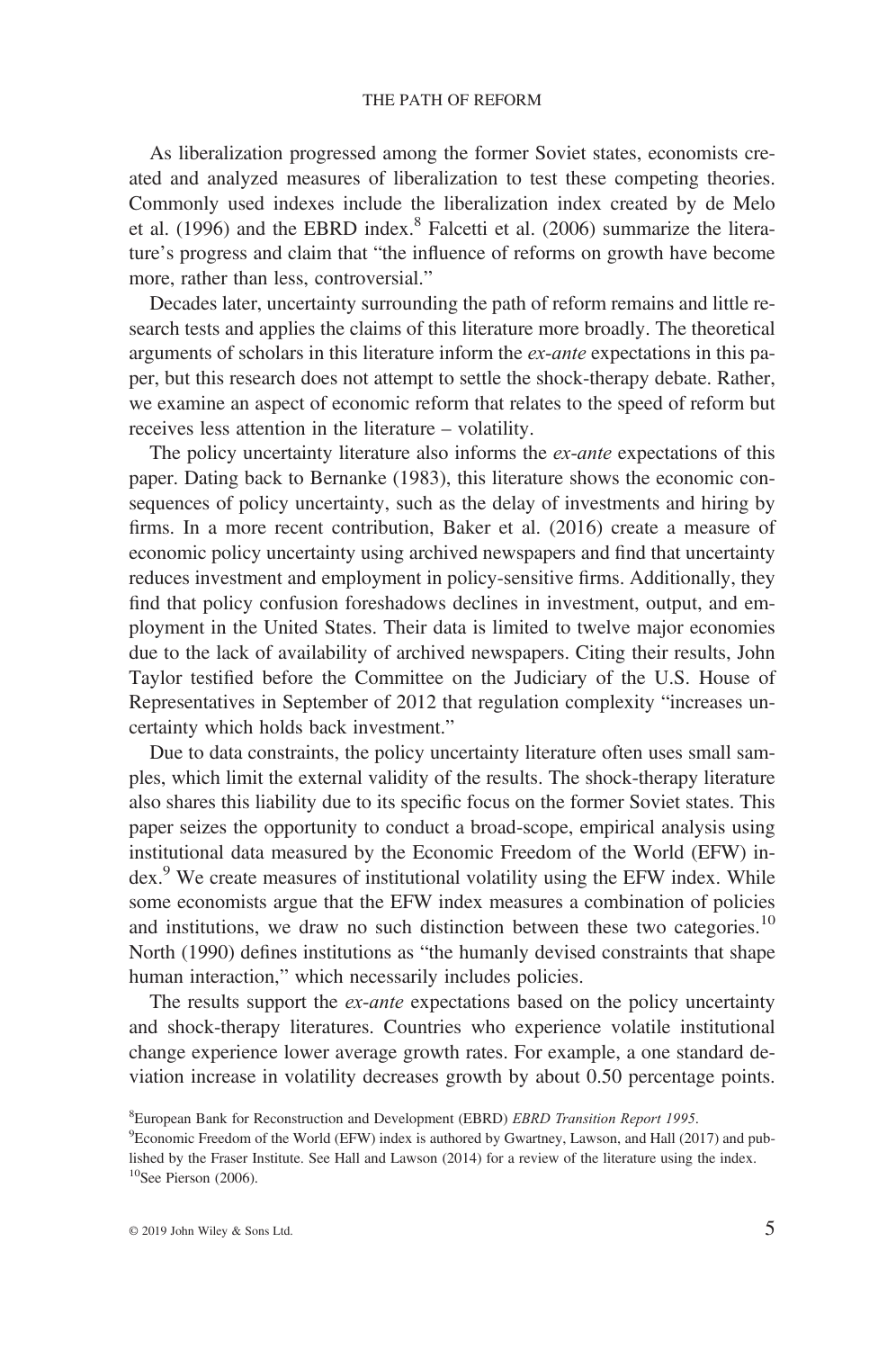This finding is robust to multiple estimation techniques and omitted variable bias. Mediation analysis reveals that institutional volatility directly decreases economic growth by about 6.62 percentage points. Evidence suggests that this is partially mediated through volatility's impact on private investment.

Therefore, reducing uncertainty by minimizing institutional volatility is a generally applicable, growth-enhancing reform principle for liberalizing countries. The policy implications are straightforward – policy makers should pursue stable, predictable liberalization of economic institutions. The implication for researchers is also clear – the reform path matters and should not be assumed away without first weighing the benefits and costs of doing so.

This paper most similar to this is Berggren et al. (2012), which measures the growth-effects of the instability of institutions. They show that institutional instability has a heterogeneous effect across income levels and reform directions. While they argue theoretically that institutional volatility's effect may be negative, their primary result is that institutional instability *increases* growth in highincome countries. While we find some evidence to support this claim, our primary result indicates that institutional instability *decreases* economic growth. Moreover, the results provide some evidence that institutional volatility is associated with decreased private investment, which is consistent with volatility creating uncertainty. Thus, our findings complement their work by demonstrating the negative effect of institutional volatility. Furthermore, the measure of volatility used in this research is unique from the measure of instability used in their paper.

This paper also builds on Pitlik (2002), who first used institutional indexes to measure volatility in the reform path (although with limited data). Lastly, this work follows Sobel (2017) who uses changes in the EFW index to study the dynamic properties of economic reform.

# II. THEORY

According to North (1990), institutions reduce uncertainty and create a stable structure of exchange. Consequently, improving economic institutions increases economic growth by decreasing transaction and production costs and increasing the gains from trade. However, institutional volatility often accompanies institutional reform, which may increase uncertainty and decrease the gains from trade. Intuitively, a reform path that minimizes volatility mitigates its growthhampering effects.

On the other hand, other scholars have argued that institutional volatility may increase growth if a country is suffering from institutional sclerosis, which inhibits institutions' abilities to reform and adapt. Institutional sclerosis, as described by Olson (2008), results from interest groups engaged in rent seeking behavior with vested interests in maintaining the current institutional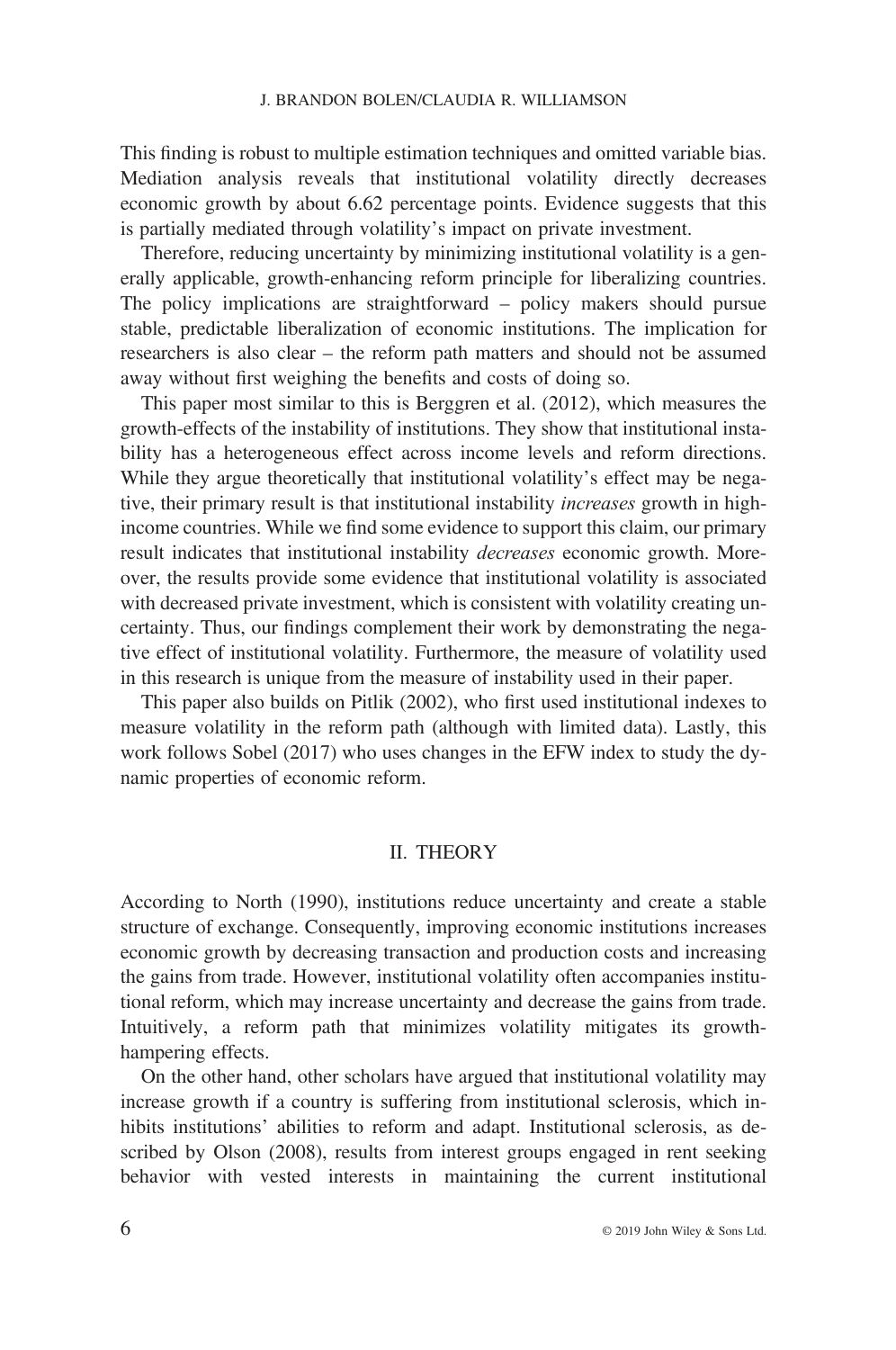environment. Thus, institutional volatility can decrease the power of interest groups and increase economic growth along with institutional quality.

The small subset of pre-existing studies of institutional volatility find a heterogeneous effect on growth, which suggests both effects may be at work depending on institutional trend and income level. It is also possible that the effects of institutional volatility vary with the quality of institutions. Once institutional quality surpasses some threshold, volatility may no longer alter the confidence of economic actors enough to decrease growth.

In addition, high-quality informal institutions, which are often associated with higher quality formal institutions, may smooth the effects of institutional volatility. For example, cultural norms and social networks enforce property rights and contracts in periods of uncertainty or in the absence of formal institutions (Greif, 1993; Greif et al., 1994; Leeson, 2007a,b; Licht et al., 2007; Williamson and Kerekes 2011). Alternatively, when institutional quality is low, institutional volatility may significantly decrease economic growth in the absence of growthsmoothing informal institutions. This paper considers the possibility that volatility has heterogeneous effects contingent on the quality of institutions in addition to the previously studied explanations of the literature.

We test the growth-effects of institutional volatility across various subsamples to allow for heterogeneity in the growth-effects. We also test whether institutional volatility affects economic growth, at least partially, through private investment, which is consistent with the theoretical expectation that uncertainty decreases growth. Bernanke (1983) notes that if the benefits of waiting for improved information are more valuable than the short-run return of the investment, investors will postpone investing during periods of uncertainty. Applying this principle to institutional volatility, decreased private investment may help explain the channel through which volatility affects economic growth.

In addition to the previous work on institutional volatility, two distinct literatures inform the *ex-ante* expectations of this paper. First, the shock-therapy literature suggests decreased growth is necessary during economic reform as the reallocation of resources results in the temporary loss of output. Popov (2000) calls this the supply-side explanation for decreased short-run growth during transition. Indeed, this is the effect that gradualists hoped to avoid by slowing the liberalization process (i.e. Murrell 1991). The logic of the gradualists applies here. The shock-therapists did not primarily dispute this part of the gradualists' argument. Rather, they argued that rapid institutional reform increases the likelihood of the reform to stick in the long run. For example, Lipton et al. (1990) and Sachs (1991) claim that rapid reform is necessary to avoid political and economic obstacles, like entrenched interest groups and hyperinflation.

We do not assume that all shock-therapists agree with the gradualists' expectations for short-run decreased growth, but the logic is not exclusively a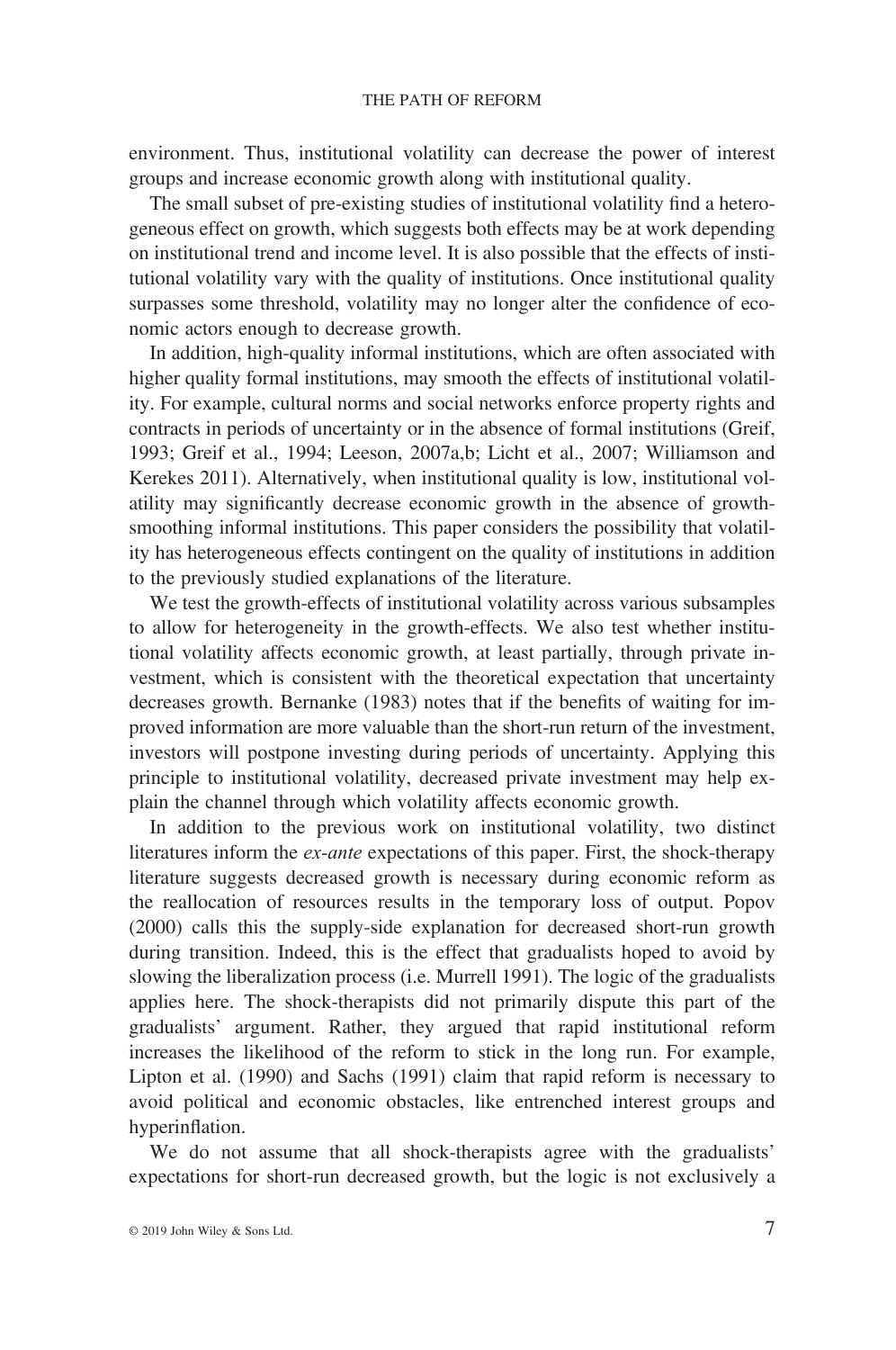gradualist position nor a counter-argument to the shock-therapist position. Note, however, that the shock therapy literature addresses a unique economic transition during which economists evaluate the proper liberalization path from low to high quality institutions. Therefore, the claims of this literature do not specifically address institutional volatility in other contexts, such as in high-income countries with high quality institutions. However, we believe that the theoretical logic of scholars in the literature apply broadly.

Second, the policy uncertainty literature suggests decreases in private investment and output accompany uncertainty. Baker et al. (2016) shows this effect on individual firms in policy-sensitive industries, while Rodrik (1991) and Higgs (1997) show that macroeconomic policy uncertainty decreases private investment and growth. Taken together, these literatures suggest that institutional volatility will negatively affect private investment and economic output.

# III. DATA

The EFW index is utilized to measure reform volatility for a sample of 89 countries. The EFW index assigns an overall economic freedom score ranging from 0-10 to each country in the dataset. The overall economic freedom score is the equally weighted average of five components. The five components also range from 0-10 with equal weight assigned to further subcomponents. The five components include the size of government, legal system and property rights, sound money, trade policies, and regulations. The data for each component is publicly available. External sources, including the World Bank, International Monetary Fund, and World Economic Forum, provide the raw data that compose the index.

The EFW index was originally constructed in five-year increments from 1970- 1995 and has been updated annually since 2000. This paper only uses the sixteen years of annual data to ensure equidistant measures of time for all observations. This is necessary to calculate the measures of volatility discussed below. Additionally, this sample does not overlap with the post-Soviet reforms of Eastern Europe, and thus, the former Soviet states do not drive the result. While the most recent year of data in the EFW index includes 159 countries, our sample is limited to 89 countries for which EFW scores and other independent variables are available from 2000-2015. Appendix 1 lists the sample of countries included in our models.

We create a measure of institutional volatility using the standard deviation of the annual change in the EFW index. This measure captures the consistency of a reform path. Countries that experience no annual institutional change experience no volatility. Likewise, countries that experience institutional improvement of the same amount each year experience no volatility. Therefore, both groups of countries have a perfectly consistent reform path according to this measure.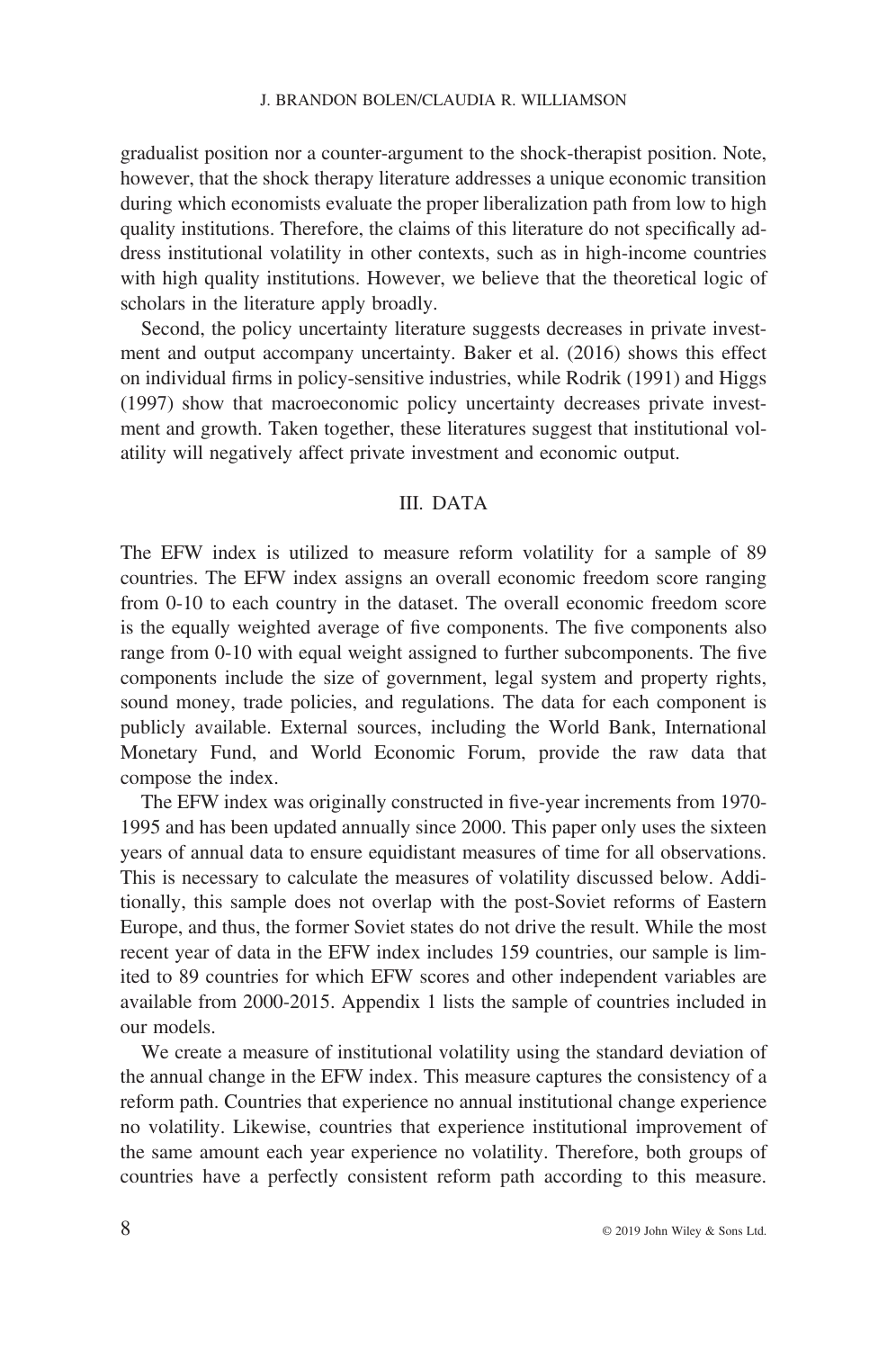Alternatively, countries that experience inconsistent annual institutional changes have higher standard deviations. This signals a volatile reform path.

Table 1 depicts two scenarios where institutions reform by 0.25 EFW points but follow different reform paths. The two columns represent *stable* and *volatile* reforms. Column (1) depicts a reform path where the annual change is identical every year for five years, 0.083 annual improvement. Column (2) depicts the same *net* reform but with a volatile reform path. We use the standard deviation to calculate the volatility of reforms in column (1) and column (2). The reform path in column (1) is perfectly consistent resulting in a standard deviation of zero. The reform path in column (2) is inconsistent resulting in a standard deviation of 0.10.

This measurement also applies to countries experiencing no net reform over a period. For example, suppose Country A experiences institutional change over a five-year period of 0, 0, 0, 0, and 0, and Country B experiences institutional change over a five-year period of 0.1, -0.2, 0.4, -0.25, -0.05. Both countries experience no *net* change in institutional quality, yet Country B experiences institutional instability. A measure of reform volatility distinguishes the institutional inconsistency of Country B as volatile and the institutional consistency of Country A as stable even though neither experienced a net change in institutions.

This measure is unique from the measure of instability used by Berrgren, et al. (2012), which quantified any change in institutions as instability. In other words, a perfectly consistent liberalization path qualifies as institutional stability. This highlights an important distinction of the current work from the previous work of these authors. Institutional instability, as defined by Berrgren et al. (2012), necessarily accompanies all institutional reform, whereas institutional volatility, as we define it, may or may not accompany institutional reform. The measure of volatility used by Pitlik (2002) is similar to that used in this paper.

| Classifications of Institutional Change |                                  |  |  |
|-----------------------------------------|----------------------------------|--|--|
| <b>Stable Institutions (1)</b>          | <b>Volatile Institutions (2)</b> |  |  |
| <b>Consistent Reform</b>                | Inconsistent Reform              |  |  |
| 6.75, 6.83, 6.92, 7.0                   | 6.75, 6.91, 6.88, 7.0            |  |  |
| $AEFW = 0.25$                           | $AEFW = 0.25$                    |  |  |
| St. Dev. ( $\Delta EFW$ ) = 0           | St. Dev. $(\Delta EFW) = 0.10$   |  |  |

| Table 1 |  |
|---------|--|
|         |  |

Classifications of Institutional Change

Note: Stable institutions are those that follow a consistent reform path, such as that described in column one, where institutions change by a similar amount each year. Volatile institutions are those that follow an inconsistent reform path, such as that described in column two, where institutional change varies from year to year.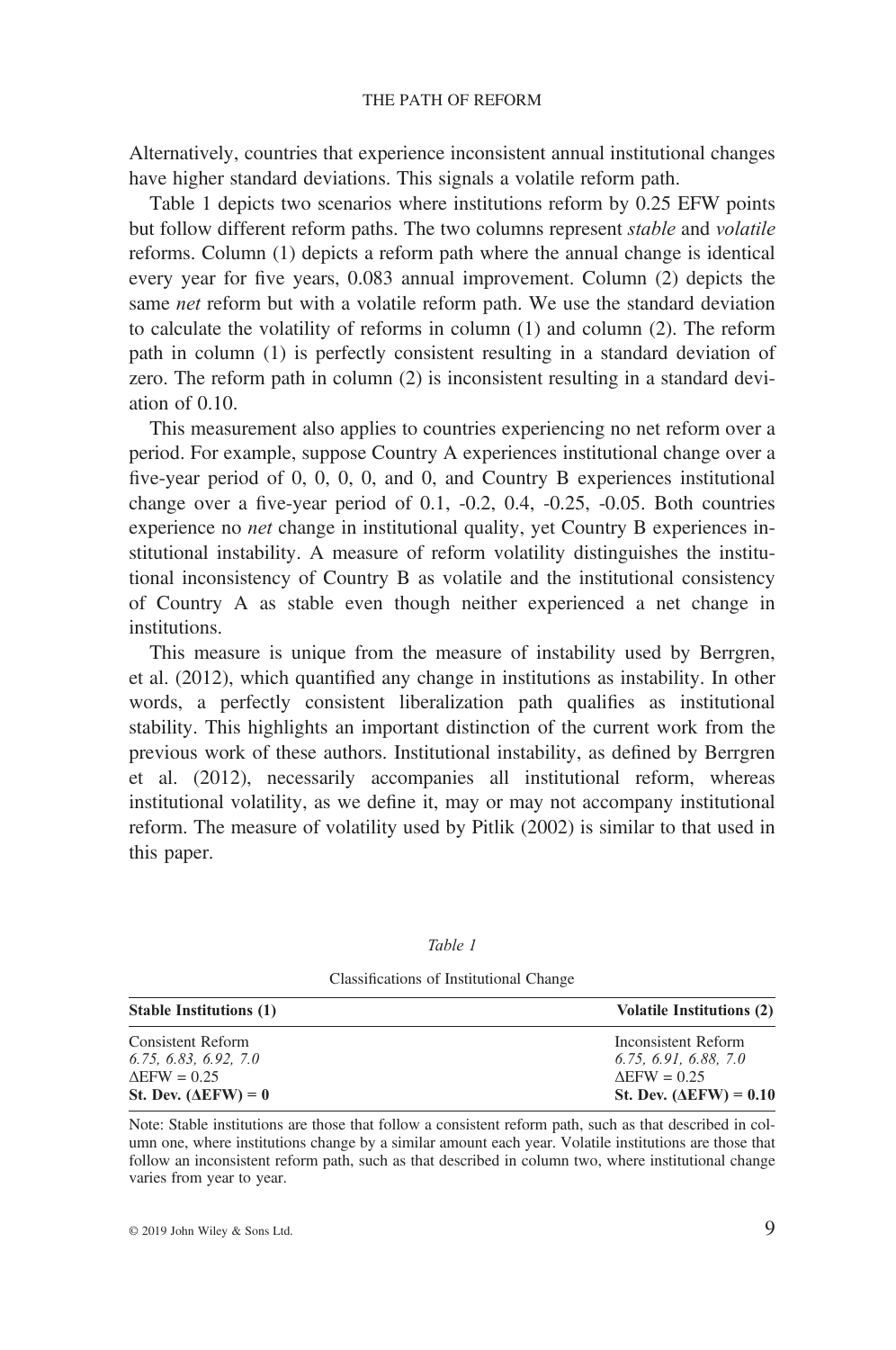The dependent variable in most models is GDP growth, collected from The World Development Indicators (WDI, 2018). Control variables are consistent with the existing models in the literature, including controls for GDP per capita, private and public investment, geography and human capital. WDI provides measures of GDP per capita and measures of private and public investment. Gross fixed capital formation, calculated as a percentage of GDP for the private and public sectors, serve as measures of private and public investment. OECD measures of private and public investment as a percentage of GDP substitute for WDI data when WDI investment data is unavailable for a particular country.

Because the Penn World Table human capital data is available annually, it serves as the human capital measure in this paper. Geography controls include the percentage of a nation's population located in a tropical climate and the portion of the population located within 100 kilometers from an ocean coastline from Gallup et al. (1999). Additionally, we test each model for robustness to including malaria ecology from Acemoglu et al. (2002).

Table 2 lists the summary statistics for the cross-sectional data. The average EFW score for institutional quality in 2000 is 6.64, which is roughly equivalent to the institutional quality of Slovenia. Rwanda's EFW score improved by 1.553 points from 2000 to 2015, the largest EFW improvement in the sample. Alternatively, Venezuela's EFW score declined by 2.832 points over the same period. The standard deviation of Zimbabwe's change in institutional quality is the highest in the sample at 0.47. Logged GDP levels and growth summary statistics are from both the World Bank.

| Variable                              | Obs. | Mean   | Std. Dev. | Min      | Max    |
|---------------------------------------|------|--------|-----------|----------|--------|
| EFW (2000)                            | 89   | 6.644  | 0.999     | 4.200    | 8.650  |
| ΔEFW (2000-2015)                      | 89   | 0.208  | 0.587     | $-2.832$ | 1.553  |
| St. Dev. $\Delta$ EFW (2000-2015)     | 89   | 0.147  | 0.064     | 0.063    | 0.470  |
| In $(GDP$ per capita) $(2000)$        | 89   | 8.486  | 1.647     | 5.375    | 11.311 |
| Avg. Annual GDP growth                | 89   | 2.059  | 1.749     | $-2.543$ | 8.977  |
| Avg. Public Investment (% of GDP)     | 89   | 5.143  | 2.505     | $-1.349$ | 12.955 |
| Avg. Private Investment ( $%$ of GDP) | 89   | 16.957 | 4.847     | 6.471    | 36.349 |
| ∆Human Capital (2000-2014)            | 89   | 0.265  | 0.145     | $-0.057$ | 0.703  |
| Tropical Population $(\%)$            | 89   | 0.452  | 0.481     | 0.000    | 1.000  |
| Population 100 km from Coast $(\%)$   | 89   | 0.452  | 0.355     | 0.000    | 1.000  |

*Table 2* Summary Statistics for Cross Section

Note: The ΔEFW and the standard deviation of the annual ΔEFW are calculated from 2000-2015. All averages are means of annual data from 2000-2015. The EFW data source is the *Economic Freedom of the World: 2016 Annual Report* by Gwartney et al. The World Bank's World Development Indicators (WDI) provides GDP growth data and investment data. OECD investment data substitutes for WDI data when WDI investment data is unavailable. Penn World Table 9.0 provides the annual measure of human capital. Geography data is from Gallup et al. (1999).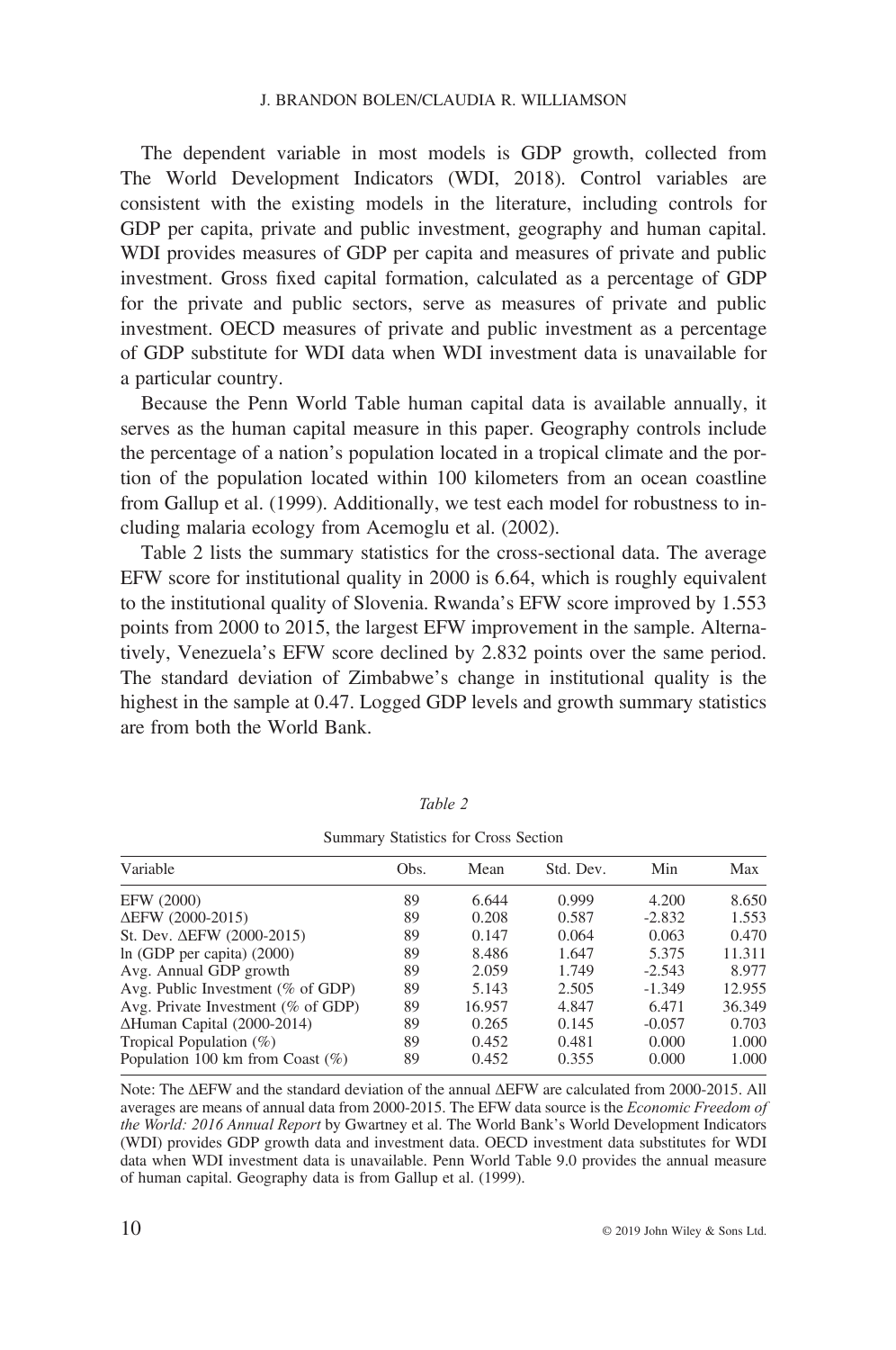# IV. MODEL

We begin with the following cross-sectional growth model,

$$
\Delta\overline{GDP}_i = \beta_1 + \beta_2 Initial^\dagger EFW_i + \beta_3 \Delta EFW_i + \beta_4 Vol_i + \beta_5 \ln\left(\frac{GDP}{Pop}\right)_i
$$
  
+  $\beta_6 \overline{Priv}_i + \beta_7 \overline{Pub}_i + \beta_8 \Delta HC_i + \beta_9 Trop_i + \beta_{10} Coast_i + e_i$  (1)

where *Initial*\_*EFWi*, *ΔEFWi*, and *Voli* measure the initial quality of institutions, the change in institutions and the volatility of institutions respectively.  $\overline{Priv_i}$ and  $\overline{Pub_i}$  are the average private and public investment rates as a percentage of GDP. Additionally, we control for initial GDP per capita, the change in human capital, the percent of the population in a tropical climate and the percent of the population within 100 km of a coast.<sup>11</sup> The sample period is  $2000-2015$ , the period for which annual EFW data is available.

This growth model closely resembles those frequently used in the economic freedom literature, specifically the commonly cited growth models of Gwartney, Holcombe, and Lawson (2006), hereinafter referred to as GHL. The original GHL framework is also conducive for determining whether institutional volatility affects growth rates through private investment. Therefore, we adopt and improve on the GHL framework for testing whether private investment is a mediator through which institutional volatility affects growth rates.

We test this in two ways. First, following GHL, we model the effect of institutional volatility on growth *holding private investment constant* (β<sub>4</sub>) and the effect of private investment on growth *holding institutions constant*  $(\beta_6)$ . Then, in a separate OLS model, we calculate the effect of institutional volatility on private investment *ceteris paribus*  $(\alpha_1)$ . The net effect of institutions on economic growth can be calculated as the sum of the *direct* effect  $(\beta_4)$  and the *indirect* effect through private investment ( $β<sub>6</sub> α<sub>1</sub>$ ). The resulting coefficient is ( $β<sub>4</sub> + β<sub>6</sub> α<sub>1</sub>$ ). In practice, substituting the *residuals* from the model of private investment for the *actual* private investment values in the growth model and adjusting the standard error accomplishes this end.<sup>12</sup>

 $11$ We also included measures of malaria ecology for robustness in each estimation discussed hereafter. The results were largely unchanged. Institutional volatility coefficients retained the same sign and remained statistically significant. Furthermore, we disaggregated the EFW index to determine if a particular component drives the result. No single area or group of areas of the EFW index consistently returned a coefficient that was much larger in magnitude nor more statistically significant.

<sup>&</sup>lt;sup>12</sup>The standard errors resulting from the GHL technique of substituting the residuals of the private investment model are biased downward. The true standard errors are  $var(b_1 + b_2 \alpha_1) = var(b_1) + \alpha_1^2 var(b_2) + \alpha_2^2 var(b_1)$  $b_2^2$  var $(\alpha_1) + 2\alpha_1 \text{ cov}(b_1, b_2)$ . Although the original GHL model did not include this correction, we make this correction in the models presented below. We assume the  $cov(\hat{a}_1, b_1) = cov(\hat{a}_1, b_2) = 0$ . Based on a replication of the original GHL model with corrected standard errors, only the precision of the estimates is affected. The overall results of the model remain unchanged.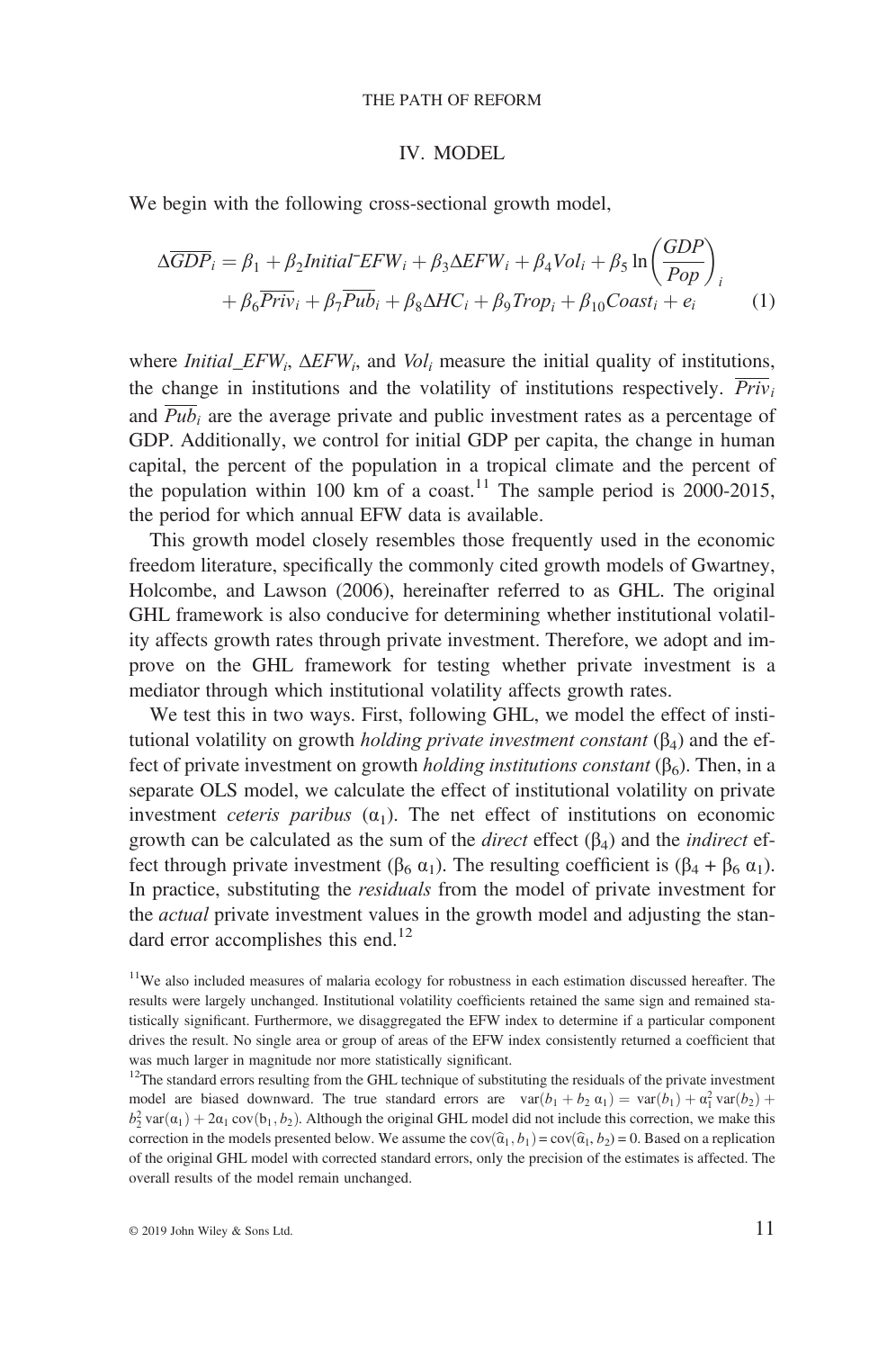Mediation analysis, the origination of which is attributed to Baron and Kenny (1986), is an alternative technique for achieving the same end.<sup>13</sup> Mediation analysis calculates the *direct* effect of an independent variable, X, on some outcome, Y. Additionally, it calculates the *indirect* effect of independent variable, X, on some outcome, Y, through a mediator, M. We use mediation analysis, specifically the "medeff" Stata package, to calculate the direct effect, the average causal mediation effect (the indirect effect), and the total effect of institutional volatility on economic growth, where the average private investment rate is the mediator.<sup>14</sup>

After reporting the results of the cross-sectional model adapted from GHL and the results of mediation analysis, we also run the GHL model as a dynamic panel, using GLS fixed-effects and system GMM estimators and adding *ΔGDPi;t*-<sup>1</sup> as an independent variable in the model. Because past changes in GDP are likely an important predictor of current changes in GDP, this is our preferred specification for modeling growth rates. In this panel, the fifteen years of annual data are aggregated to five three-year periods of panel data. Now, the volatility in each three-year period serves as one observation in a panel with five observations per country. The resulting model is

$$
\Delta\overline{GDP}_{it} = \beta_1 + \beta_2 Initial^{\dagger} EFW_{it} + \beta_3 \Delta EFW_{it} + \beta_4 Vol_{it} + \beta_5 \ln\left(\frac{GDP}{Pop}\right)_{it}
$$

$$
+ \beta_6 \overline{Priv}_{it} + \beta_7 \overline{Pub}_{it} + \beta_8 \Delta HC_{it} + \beta_{11} \Delta \overline{GDP}_{i(t-1)} + \gamma_i + \lambda_t + e_{it} \quad (2)
$$

where  $\gamma_i$  and  $\lambda_t$  are country and period fixed-effects.

Furthermore, unless specifically noted, the models in this paper only measure the *direct effect* of institutions on growth. Therefore, the effects of volatility on growth in the dynamic panel models discussed below may be interpreted as a conservative estimate insofar as institutional volatility is associated with decreased rates of private investment.

# V. RESULTS

### *V.1. Estimates Using Cross-Sectional Data*

The models in Table 3 are OLS cross-sectional models. The first model estimates GDP growth as a function of institutional volatility and control variables. The results indicate that institutional volatility and economic growth are negatively related. The coefficient on institutional volatility is the *direct* effect of institutions

<sup>13</sup>Also, see Robins and Greenland (1992), Pearl (2001, 2011) and Imai et al. (2010a), Imai et al. (2010b), and Imai et al. (2010c) for more recent papers discussing causal inference approach to mediation.

<sup>&</sup>lt;sup>14</sup>The Stata package, medeff by Hicks et al. (2011), follows the processes described by Baron and Kenny (1986) and Imai et al. (2010a), Imai et al. (2010b), and Imai et al. (2010c).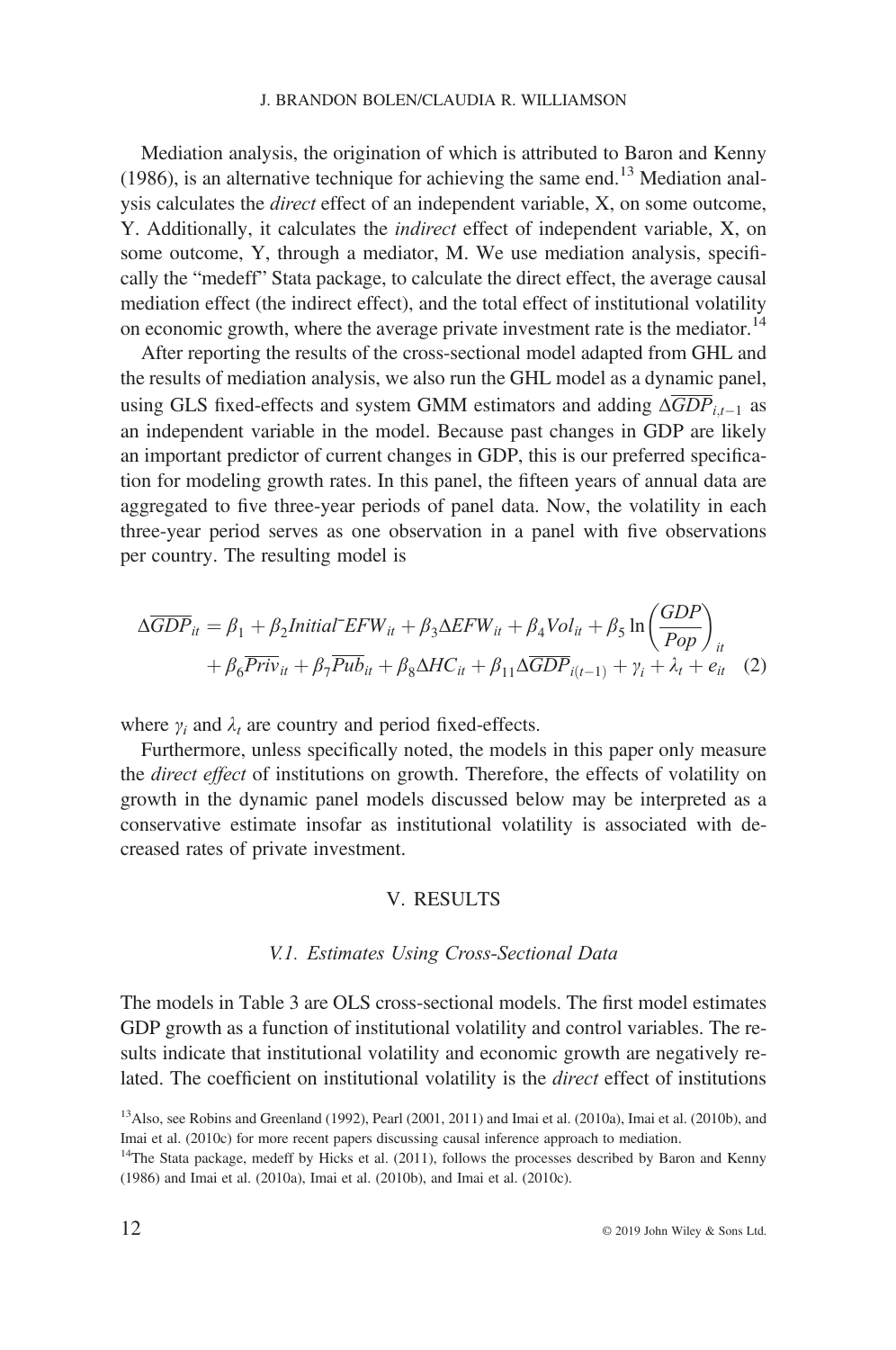| Dependent variables:                                        |                                                                                                                                                                                                                                                                                                                      |                     | $\ddot{\text{c}}$                |                    |
|-------------------------------------------------------------|----------------------------------------------------------------------------------------------------------------------------------------------------------------------------------------------------------------------------------------------------------------------------------------------------------------------|---------------------|----------------------------------|--------------------|
|                                                             | Avg. GDP Growth                                                                                                                                                                                                                                                                                                      | Avg. Priv. Inv.     | Avg. GDP Growth                  | Avg. GDP Growth    |
| EFW (2000)                                                  | 0.146(0.301)                                                                                                                                                                                                                                                                                                         | 0.331(0.919)        | 0.204(0.339)                     | $0.654***$ (0.210) |
| AEFW (2000-2015)                                            | 0.219(0.432)                                                                                                                                                                                                                                                                                                         | $1.717*(1.016)$     | 0.521(0.440)                     | $0.780* (0.400)$   |
| <b>Institutional Volatility</b>                             | $7.066**$ (3.169)                                                                                                                                                                                                                                                                                                    | $-14.69(10.37)$     | $-9.649***$ (3.692)              |                    |
| Log GDP per capita (2000)                                   | $-0.556***$ (0.195)                                                                                                                                                                                                                                                                                                  |                     | $0.556***$ (0.195)               | $0.573***$ (0.210) |
| <b>Tropical Location</b>                                    | $-0.588(0.427)$                                                                                                                                                                                                                                                                                                      | $-3.737***$ (1.295) | $1.245***$ (0.484)               | $-1.210**$ (0.466) |
| Coastal Population                                          | 0.407(0.471)                                                                                                                                                                                                                                                                                                         | 1.406 (1.281)       | 0.654(0.528)                     | 0.452(0.479)       |
| Avg. Private Investment                                     | $0.176***$ (0.0482)                                                                                                                                                                                                                                                                                                  |                     | $0.176***$ <sup>2</sup> (0.0482) | $0.190***$ (0.052) |
| Avg. Public Investment                                      | $0.134*(0.0729)$                                                                                                                                                                                                                                                                                                     |                     | $0.134*(0.0729)$                 | 0.116 (0.0850)     |
| AHuman Capital                                              | $2.264**$ (1.045)                                                                                                                                                                                                                                                                                                    |                     | 2.264** (1.045)                  | $2.052*$ (1.100)   |
| Constant                                                    | 2.609 (2.249)                                                                                                                                                                                                                                                                                                        | $17.61**$ (7.947)   | $5.707***$ (2.396)               | 1.614 (1.985)      |
| Observations                                                | 89                                                                                                                                                                                                                                                                                                                   | 89                  | 89                               | 89                 |
| R-squared                                                   | 0.434                                                                                                                                                                                                                                                                                                                | 0.298               | 0.434                            | 0.396              |
|                                                             | Note: = residuals from the equation number listed alongside symbol. Robust standard errors in parentheses. *** $p < 0.01$ , ** $p < 0.05$ , * $p < 0.1$ . The EFW data source                                                                                                                                        |                     |                                  |                    |
|                                                             | investment data. OECD investment data substitutes for WDI data when WDI investment data is unavailable. Penn World Table 9.0 provides the annual measure of<br>is the Economic Freedom of the World: 2016 Annual Report by Gwartney et al. The World Bank's World Development Indicators (WDI) provides GDP data and |                     |                                  |                    |
| human capital. Geography data is from Gallup et al. (1999). |                                                                                                                                                                                                                                                                                                                      |                     |                                  |                    |

© 2019 John Wiley & Sons Ltd. 13

*Table 3*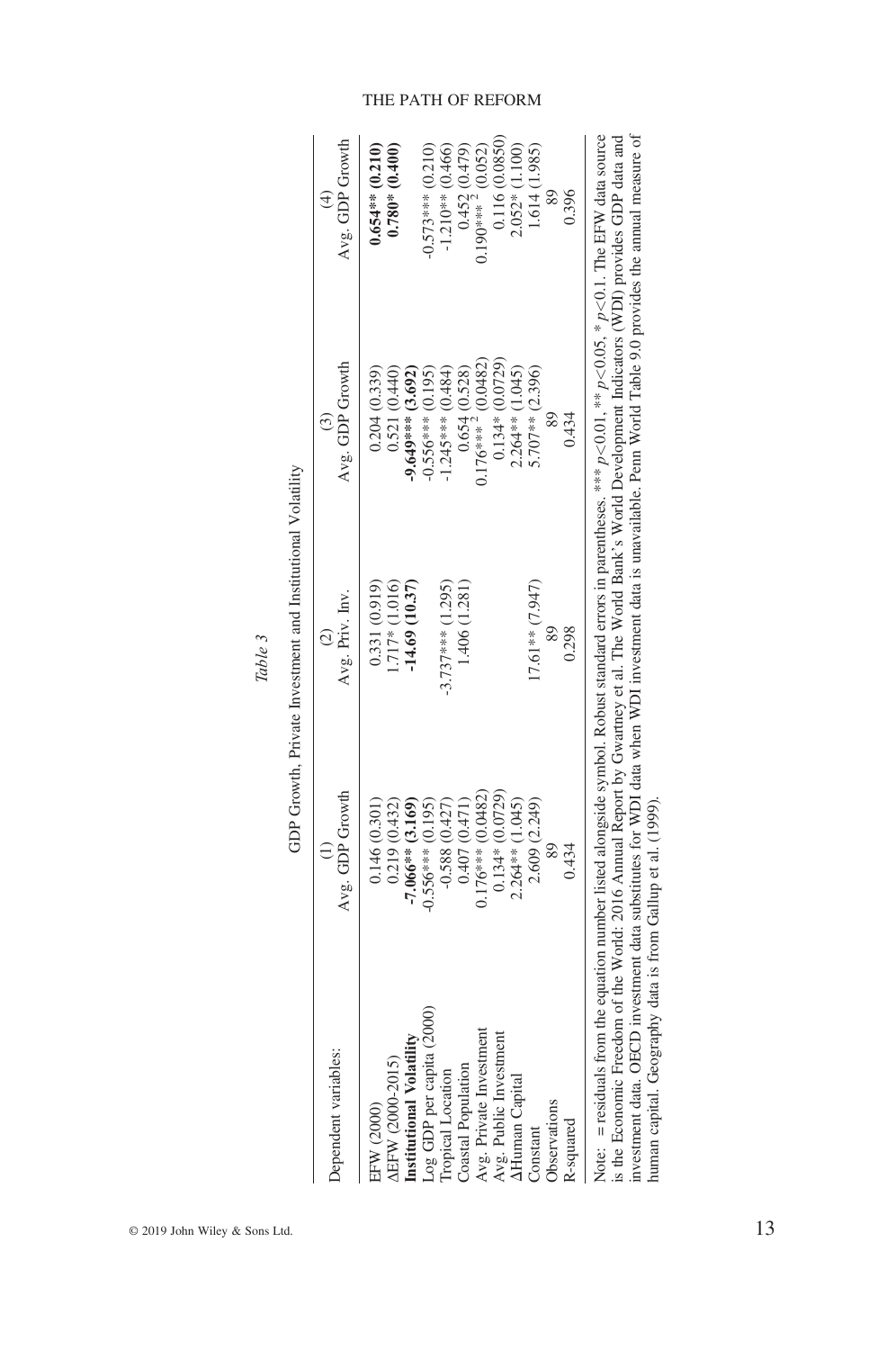on economic growth. As discussed previously, we also calculate the *indirect* effect of institutions on growth through private investment using the model in the second column.

The dependent variable in column 2 is the average private investment rate. Increased volatility of institutions is associated with decreased rates of private investment (the coefficient is -14.69). Furthermore, as demonstrated in column 1, average private investment rates are positively associated with average growth rates (the coefficient is 0.176). In the model presented in column 3, we substitute the residuals from column 2 for the measure of private investment. The resulting coefficient on institutional volatility includes both the direct and indirect effects of institutional volatility. Therefore, the absolute value of the coefficient on institutional volatility in column 3 (-9.649) is larger than the coefficient in column 1 (-7.066). As we described earlier, the resulting coefficient can also be calculated by summing the direct effect and indirect effect using the coefficients from columns 1 and 2  $(-7.066 + 0.176 * -14.69 = -9.649)$ .

Both the economic and statistical significance of the growth-effect of institutional volatility increase when the indirect effect is added to the direct effect. Therefore, these results provide *some* evidence that institutional volatility affects economic growth indirectly through decreased private investment. However, the estimated relation between institutional volatility and average private investment rates is not statistically significant. Therefore, the evidence from the GHL method that private investment is a mediator between volatility and growth is somewhat weak. And, we cannot definitively conclude that private investment is a channel through which institutional volatility affects growth rates.

The marginal effect of a one standard deviation increase in institutional volatility is roughly a 0.5 percentage point decrease in average GDP growth rates (0.43 percentage point decrease for the direct effect and 0.58 percentage point decrease for the combined effect). Regardless of the strength of the indirect effect, this result provides evidence that institutional volatility has an economically and statistically significant effect on economic growth.

The coefficients for the initial institutional quality and the change in institutional quality are positive, which is consistent with the original GHL results. However, the coefficients are statistically insignificant, which is different from the original results. We believe these differences result from the high correlation between institutional volatility and the other institutional measures. The correlation coefficient between institutional volatility and the initial EFW score is -0.57, and the correlation coefficient between institutional volatility and the change in the EFW score is -0.40. Column 4 shows that when omitting institutional volatility both institutional measures are positive and statistically significant, as expected.

As discussed previously, mediation analysis is a more modern technique for measuring the direct and indirect effect of institutional volatility. Table 4 presents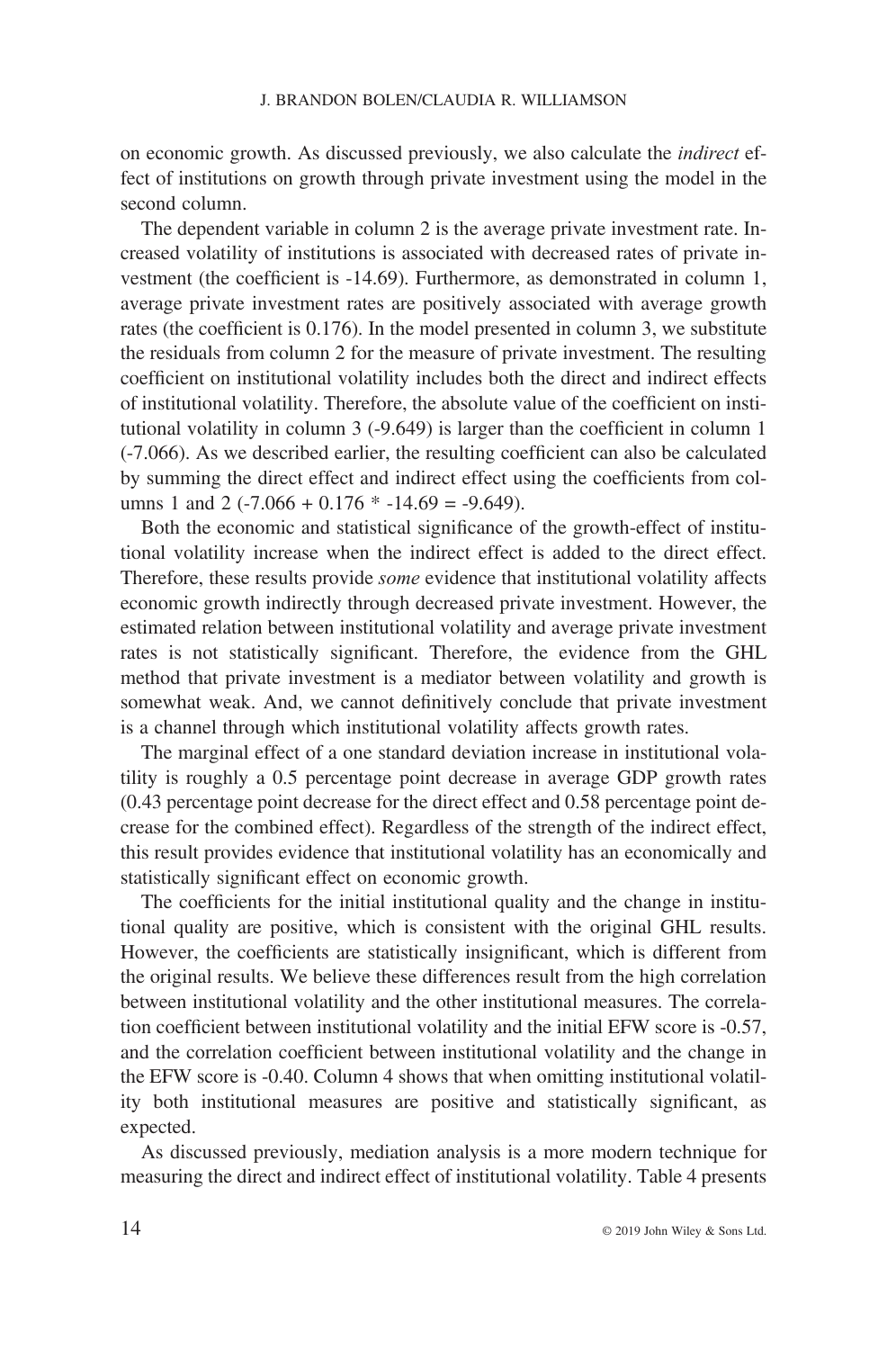#### *Table 4*

|        | Growth-effects of institutional volatility |                            |                              |                                 |  |
|--------|--------------------------------------------|----------------------------|------------------------------|---------------------------------|--|
|        | Average direct                             | Average indirect           | Average total                | % of the total effect           |  |
|        | effect                                     | effect via priv. inv.      | effect                       | mediated through priv. inv.     |  |
| Mean   | $-6.62$                                    | $-2.50$                    | $-9.12$                      | 28.76%                          |  |
| 95% CI | $(-13.27 \text{ to } -0.96)$               | $(-7.23 \text{ to } 0.52)$ | $(-17.04 \text{ to } -2.74)$ | $(14.70\% \text{ to } 91.44\%)$ |  |

Mediation Analysis of Institutional Volatility on Economic Growth Through Private Investment

Note: Mediation analysis is conducted using the "medeff" command in Stata by Hicks et al. (2011), which follows the procedures discussed by Imai et al. (2010a), Imai et al. (2010b), and Imai et al. (2010c).

the results of mediation analysis. An increase in volatility by one standard deviation decreases the average growth rate by 2.5 percentage points *indirectly through private investment*. An increase in volatility by one standard deviation decreases the average growth rate by 6.62 percentage points *directly*. Therefore, the total effect of a one standard deviation increase in institutional volatility on average growth rates is -9.12 percentage points. Average private investment rates mediate 28.76 percent of the total effect on average.

The 95 percent confidence interval for the indirect effect suggests that the effect is not statistically different from zero. But, the 95 percent confidence interval for the percent mediated *is* statistically different from zero. Therefore, the results of the mediation analysis do not illustrate that institutional volatility's effect is driven mainly through private investment. Instead, the results suggest that volatility has a strong direct effect and a weaker indirect effect. Hereafter, the models only measure the direct effect of institutional volatility on economic growth.

If good institutions are those that mitigate uncertainty as suggested by North (1990), these results indicate that volatile institutions are not good. Therefore, a tradeoff exists between liberalizing institutions to achieve desirable economic outcomes and the volatility that often accompanies institutional reform. If institutional improvement follows a volatile reform path, liberalization's benefits are mitigated by uncertainty surrounding future institutional quality. Reformers do well to establish a binding and credible commitment to liberalization.

# *V.2. Estimates Using a Dynamic Panel*

While the previous section replicates the original GHL model as accurately as possible, the effect of institutional volatility is better modeled as a dynamic panel model. Previous values of GDP growth are good predictors of current values of GDP growth. Additionally, aggregating the data into a dynamic panel creates lagged values of endogenous variables to use as instruments in system GMM estimation. Summary statistics for this subset of data are found in Table 5.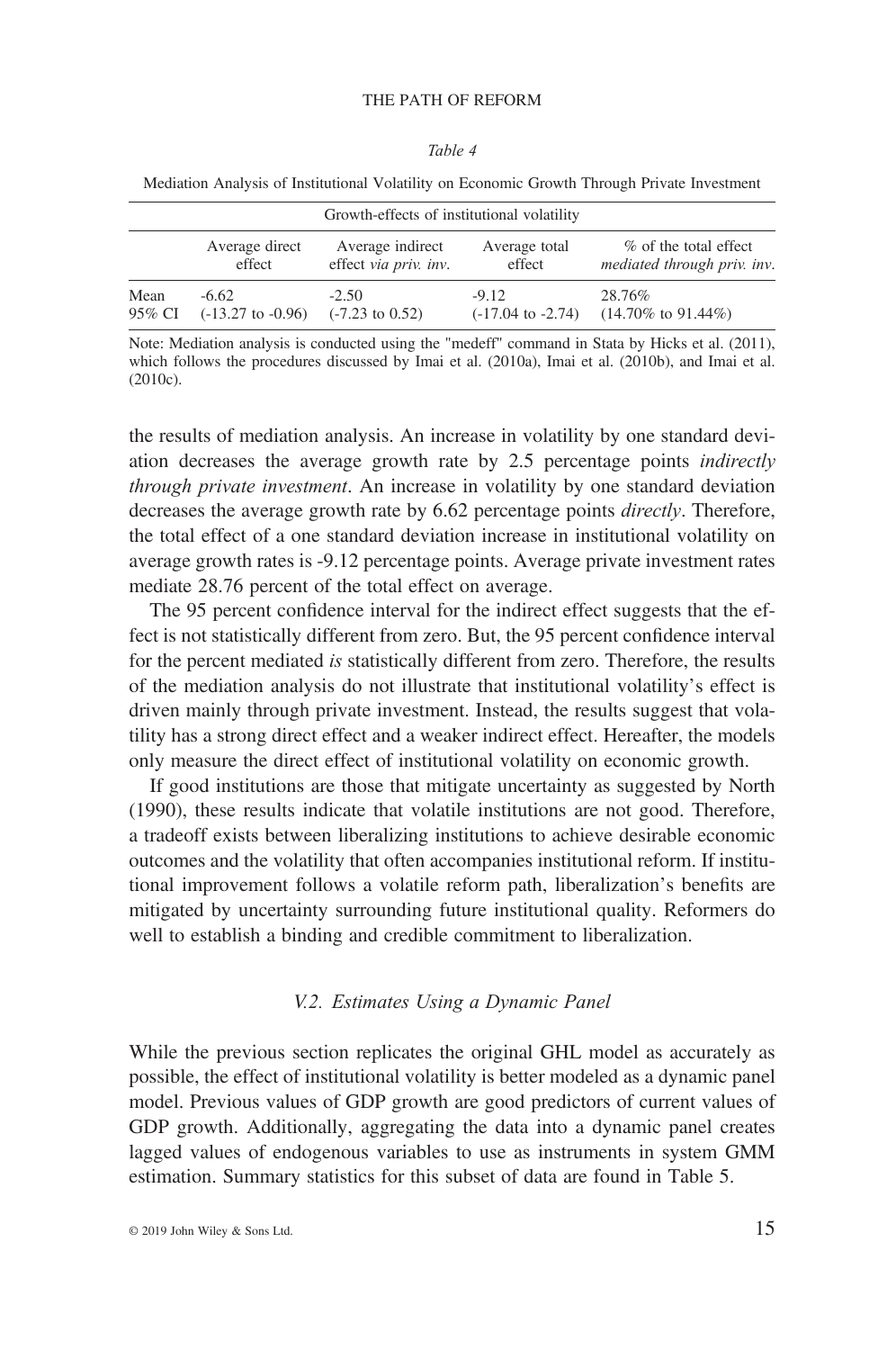| Variable                               | Obs. | Mean   | Std. Dev. | Min       | Max    |
|----------------------------------------|------|--------|-----------|-----------|--------|
| EFW <sub>initial</sub>                 | 340  | 6.829  | 0.895     | 3.209     | 8.497  |
| <b>AEFW</b>                            | 340  | 0.020  | 0.214     | $-1.038$  | 1.158  |
| St. Dev. AEFW                          | 340  | 0.125  | 0.089     | 0.006     | 0.786  |
| In (GDP per capita) $_{initial}$       | 340  | 8.736  | 1.624     | 5.349     | 11.425 |
| Avg. Annual GDP growth                 | 340  | 2.111  | 2.861     | $-12.161$ | 11.474 |
| Avg. Annual GDP growth $_{(t-1)}$      | 340  | 2.094  | 2.897     | $-12.161$ | 11.448 |
| Avg. Public Investment ( $%$ of GDP)   | 340  | 5.273  | 3.146     | $-3.243$  | 25.006 |
| Avg. Private Investment ( $\%$ of GDP) | 340  | 17.298 | 5.478     | 0.926     | 40.267 |
| <b>AHuman Capital</b>                  | 340  | 0.034  | 0.023     | $-0.038$  | 0.149  |
| Tropical Population $(\%)$             | 340  | 0.438  | 0.476     | 0.000     | 1.000  |
| Population 100 km from Coast $(\%)$    | 340  | 0.461  | 0.353     | 0.000     | 1.000  |
|                                        |      |        |           |           |        |

#### *Table 5*

Summary Statistics for Dynamic Panel

Note: The ΔEFW and the standard deviation of the annual ΔEFW are calculated in five three-year increments from 2000-2015. All averages are means. The EFW data source is the *Economic Freedom of the World: 2016 Annual Report* by Gwartney et al. The World Bank's World Development Indicators (WDI) provides GDP growth data and investment data. OECD investment data substitutes for WDI data when WDI investment data is unavailable. Penn World Table 9.0 provides the annual measure of human capital. Geography data is from Gallup et al. (1999).

The first two columns in Table 6 present the results of the fixed-effects estimation of equation 2. The first column is the estimation of the GHL model as a dynamic panel without a measure of institutional volatility. The results are consistent with the original GHL model. Both the initial value of institutions and the change in institutions are positively associated with average growth rates and are statistically significant. Moreover, when a measure of institutional volatility is added in the second column, the coefficients do not change significantly. The fixed-effects results show, again, that institutional volatility is negatively associated with economic growth. The marginal effect of a one standard deviation increase in volatility is a 0.48 percentage point decrease in the average growth rate.

However, it is likely that the coefficients of the OLS and fixed-effect models suffer from endogeneity and, therefore, should be interpreted as imprecise. In fact, the literature widely acknowledges that institutions are endogenous, not to mention measures of investment, human capital, and past rates of growth. Instrumental variable estimation is the common method of dealing with endogeneity in the economic freedom literature.<sup>15</sup> While several valid instruments exist for institutional *quality*, an instrument for institutional *volatility* has proved elusive. Therefore, we use system GMM estimation to control for endogeneity in the third and fourth columns.

System GMM is appropriate for small T, large N panels where external instruments for endogenous variables are unavailable. Therefore, system GMM instruments these variables with their own lags. This estimation technique, as described by Arellano and Bond (1991), Blundell and Bond (1998) and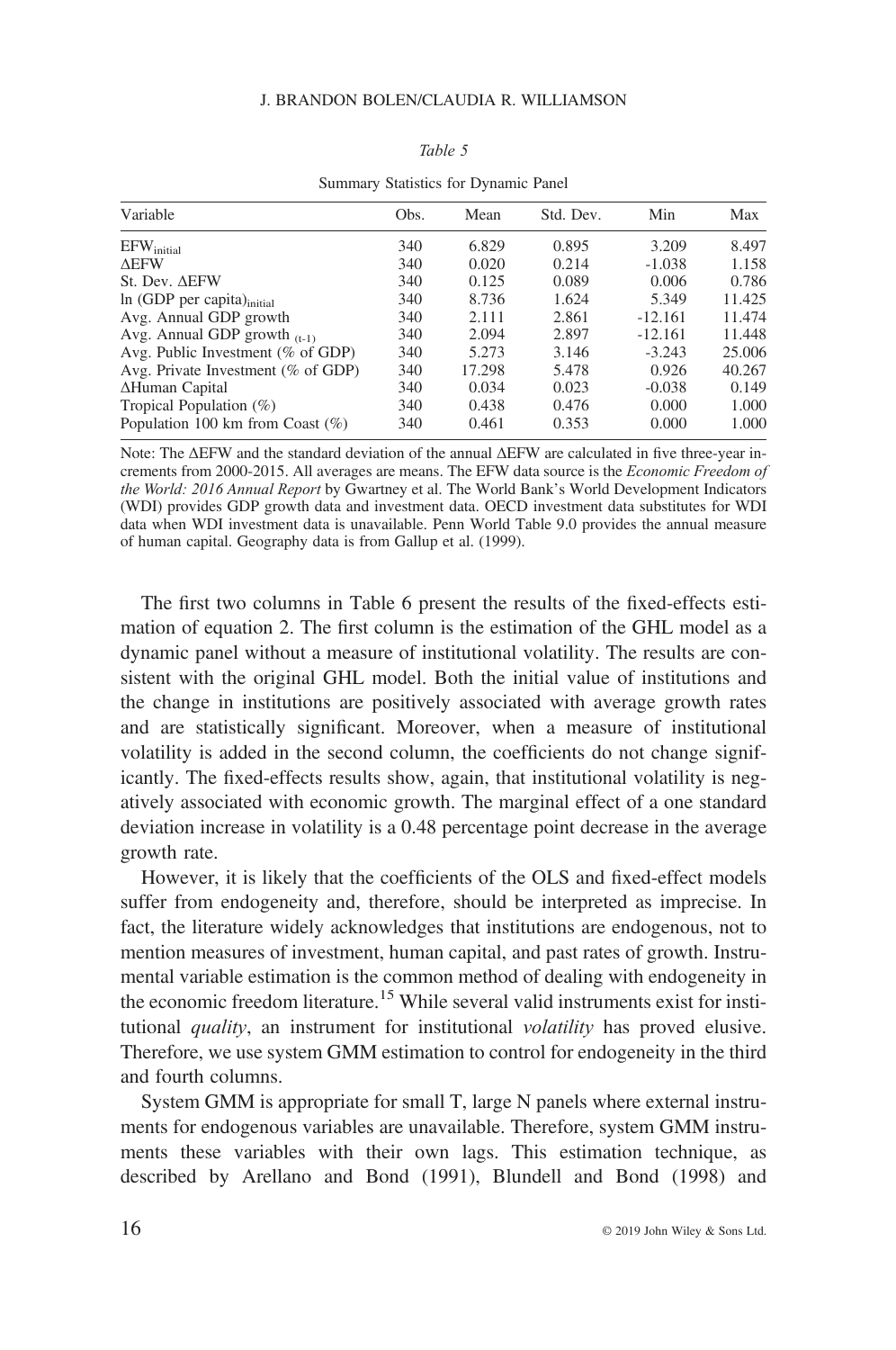#### *Table 6*

| Dependent variables:                                                                          | (1)<br>Avg. GDP<br>Growth                | (2)<br>Avg. GDP<br>Growth                                     | (3)<br>Avg. GDP<br>Growth                        | (4)<br>Avg. GDP<br>Growth                               |
|-----------------------------------------------------------------------------------------------|------------------------------------------|---------------------------------------------------------------|--------------------------------------------------|---------------------------------------------------------|
| EFW <sub>initial</sub><br>∆EFW                                                                | $2.638***(0.763)$<br>$2.231**$ (0.911)   | $2.399***(0.777)$<br>$2.120**$ (0.880)                        | $-1.060(5.073)$<br>2.587(4.062)                  | $-1.439(1.138)$<br>2.316 (2.407)                        |
| <b>Institutional Volatility</b><br>$(Avg. \triangle GDP)_{t-1}$<br>(Log GDP per               | $-0.0602(0.0882)$<br>$-8.689***$ (2.820) | $-3.493*$ (1.878)<br>$-0.0746(0.0936)$<br>$-9.014***$ (2.587) | $-0.329(0.683)$<br>1.251(1.087)                  | $-23.44**$ (9.405)<br>$-0.00964(0.286)$<br>0.163(0.548) |
| $capita)$ <sub>initial</sub><br>Avg. Private Investment                                       | $0.204***(0.0472)$                       | $0.203***(0.0477)$                                            | 0.780(0.516)                                     | $0.313*(0.188)$                                         |
| Avg. Public Investment<br>∆Human Capital<br><b>Tropical Population</b>                        | $0.261**$ (0.112)<br>$22.37**$ (9.217)   | $0.274**$ (0.115)<br>$23.64**$ (9.711)                        | 0.541(0.833)<br>$-1.097(50.08)$<br>3.527 (3.354) | 0.322(0.280)<br>14.24 (57.25)<br>0.585(1.700)           |
| <b>Coastal Population</b><br>Constant                                                         | 54.90** (25.28)                          | 59.70** (22.90)                                               | $-1.281(3.745)$<br>0(0)                          | 0.177(1.160)<br>5.597 (9.246)                           |
| Estimator<br><b>Observations</b><br>R-squared                                                 | GLS FE<br>340<br>0.414                   | <b>GLS FE</b><br>340<br>0.425                                 | Sys. GMM<br>340                                  | Sys. GMM<br>340                                         |
| Number of Countries<br># of instruments<br>P-value A-B test (AR2)<br>P-value Hansen (overid.) | 89                                       | 89                                                            | 89<br>20<br>0.632<br>0.273                       | 89<br>30<br>0.316<br>0.412                              |
|                                                                                               |                                          |                                                               |                                                  |                                                         |

Modified GHL Model (2000-2015 Dynamic Panel)

Robust standard errors clustered by country in parentheses. \*\*\* p*<*0.01, \*\* p*<*0.05, \* p*<*0.1. The EFW data source is the Economic Freedom of the World: 2016 Annual Report by Gwartney et al. The World Bank's World Development Indicators (WDI) provides GDP data and investment data. OECD investment data substitutes for WDI data when WDI investment data is unavailable. Penn World Table 9.0 provides the annual measure of human capital. Geography data is from Gallup et al. (1999).

Roodman (2015), is increasingly popular in the institutional transition literature. GMM offers a valuable alternative to IV estimation for estimating endogenous regressors. In fact, IV estimation is a special case of GMM estimation, and GMM is actually the more efficient estimator in the presence of heteroscedasticity.

Columns 3 and 4 in Table 6 present the GMM estimation of the dynamic panel model. We use two-step system GMM estimation with Windmeijer-corrected standard errors and report the instrument count for each model. We treat every variable in the model as endogenous except for the geographical measures. The results of the Arellano-Bond test for AR (2) autocorrelation and Hansen test for over identification verify the appropriateness of the chosen GMM model and are presented in Table 6. The instruments satisfy the exclusion restrictions and there is no evidence of autocorrelation of error terms in the models. The column 3 presents the dynamic panel estimation of the GHL model without institutional volatility. The column 4 adds a measure of institutional volatility.

The results from these dynamic panel models indicate that while institutional liberalization increases economic growth, institutional volatility decreases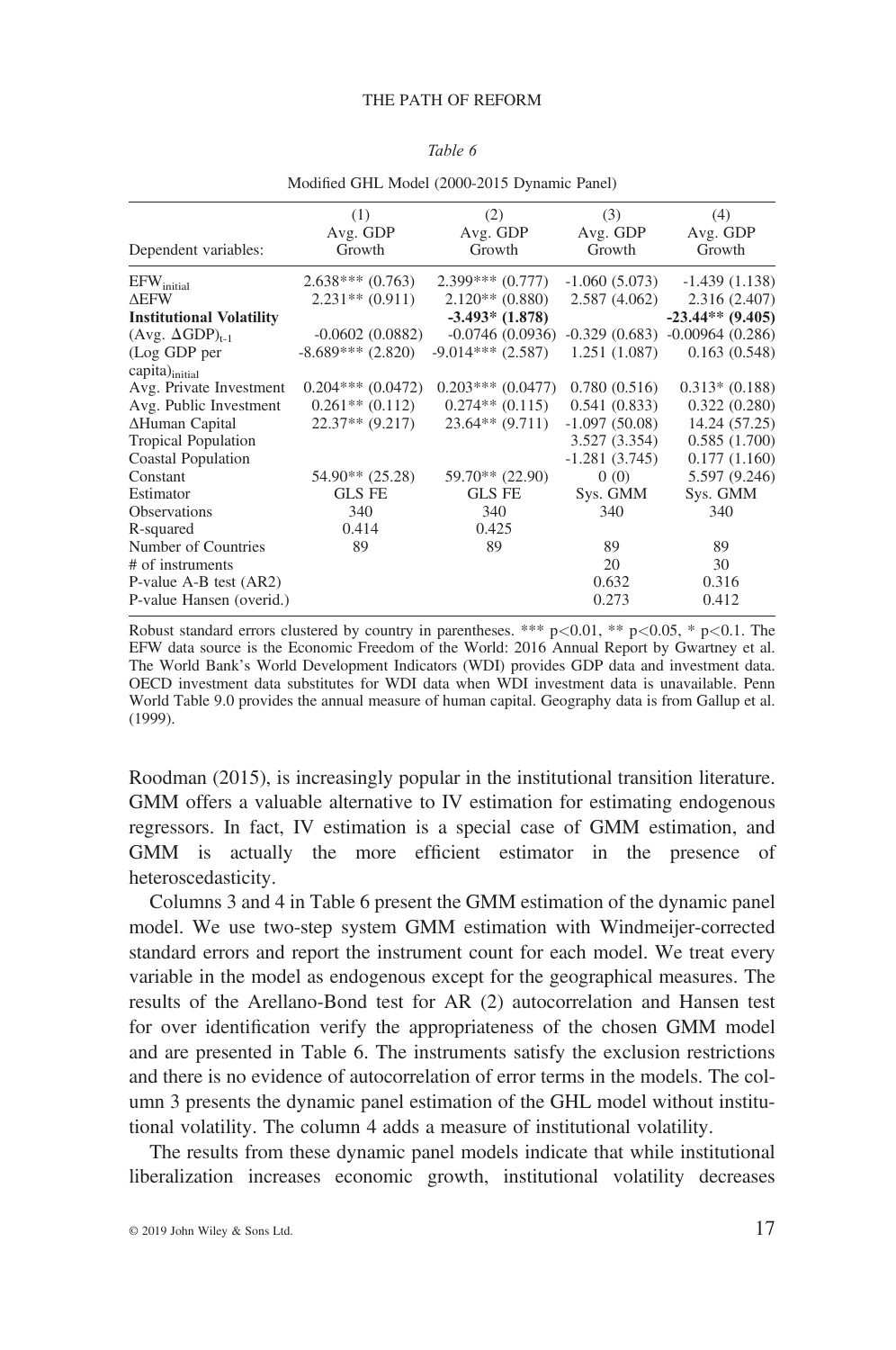### *Table 7*

|                             | Coefficient,<br>Uncontrolled Model | Coefficient,<br>Controlled Model | $\delta$ for $\beta=0$ ;<br>$max(R^2)=1$ | Oster bounds of $\beta$ ;<br>$max(R^2)=1$ |
|-----------------------------|------------------------------------|----------------------------------|------------------------------------------|-------------------------------------------|
| Institutional<br>Volatility | $-3.417$                           | $-3.493$                         | 7.89                                     | $(-3.63 \text{ to } -3.49)$               |
| R-Squared                   | 0.012                              | 0.425                            |                                          |                                           |

Selection on Unobservables (Oster) Test for Institutional Volatility and Economic Growth

Note: Selection on unobservables is conducted using the "psacalc" command in Stata by Oster (2016).  $δ$  is the proportional selection of unobservables, where  $δ=1$  means that unobservables are equally as important as observables in the model. The bounds of β are calculated using  $\delta$ =0 and  $\delta$ =1. Test conducted on the fixed effects (year and country) models presented in Table 6, where the three-year average GDP growth rate is the dependent variable and controls include average private and public investment rates, initial institutional quality, the change in institutional quality, changes to human capital and initial GDP.

economic growth. Therefore, volatility in the reform path mitigates or even negates the benefits of economic liberalization. The marginal growth-effect of increasing the ΔEFW by 0.214 EFW points (a one-standard-deviation increase) is 0.45 percentage points, according to the fixed-effects estimates. Alternatively, the marginal growth-effect of increasing institutional volatility by 0.089 (a onestandard-deviation increase) is -0.31 percentage points. Put another way, the marginal effect of increasing institutional volatility by one standard deviation has a similar growth-effect as a decline in institutional quality of 0.15 EFW points.

As an additional test of the robustness of our results to endogeneity, we conduct a selection on unobservables test, known as the Oster test. Table 7 presents the results. The Oster test uses coefficient stability and r-squared movements to determine if an estimation result is robust to omitted variable bias.<sup>16</sup> It provides bounds for an estimated coefficient by making assumptions about the variation in the dependent variable explained by both observed and unobserved variables. We employ the strictest condition in our robustness test, namely that the observed and unobserved variables collectively explain 100 percent of the variation in average growth rates (maximum r-squared equals one).

In the table,  $\delta$  is the degree of selection of unobserved variables relative to observed variables, where  $\delta=1$  indicates that unobserved variables and observed variables are equal in their ability to explain the average growth rate and δ*>*1 indicates that unobserved variables explain more variation in the dependent variable than observed variables. Column three presents the value of  $\delta$  such that the growth-effect of institutional volatility,  $\beta_4$ , equals zero under the condition that the maximum r-squared equals one. The resulting value, 7.89, indicates that

<sup>&</sup>lt;sup>16</sup>See Oster (2016) for a detailed explanation of the Oster test and for a description of the associated Stata package, psacalc.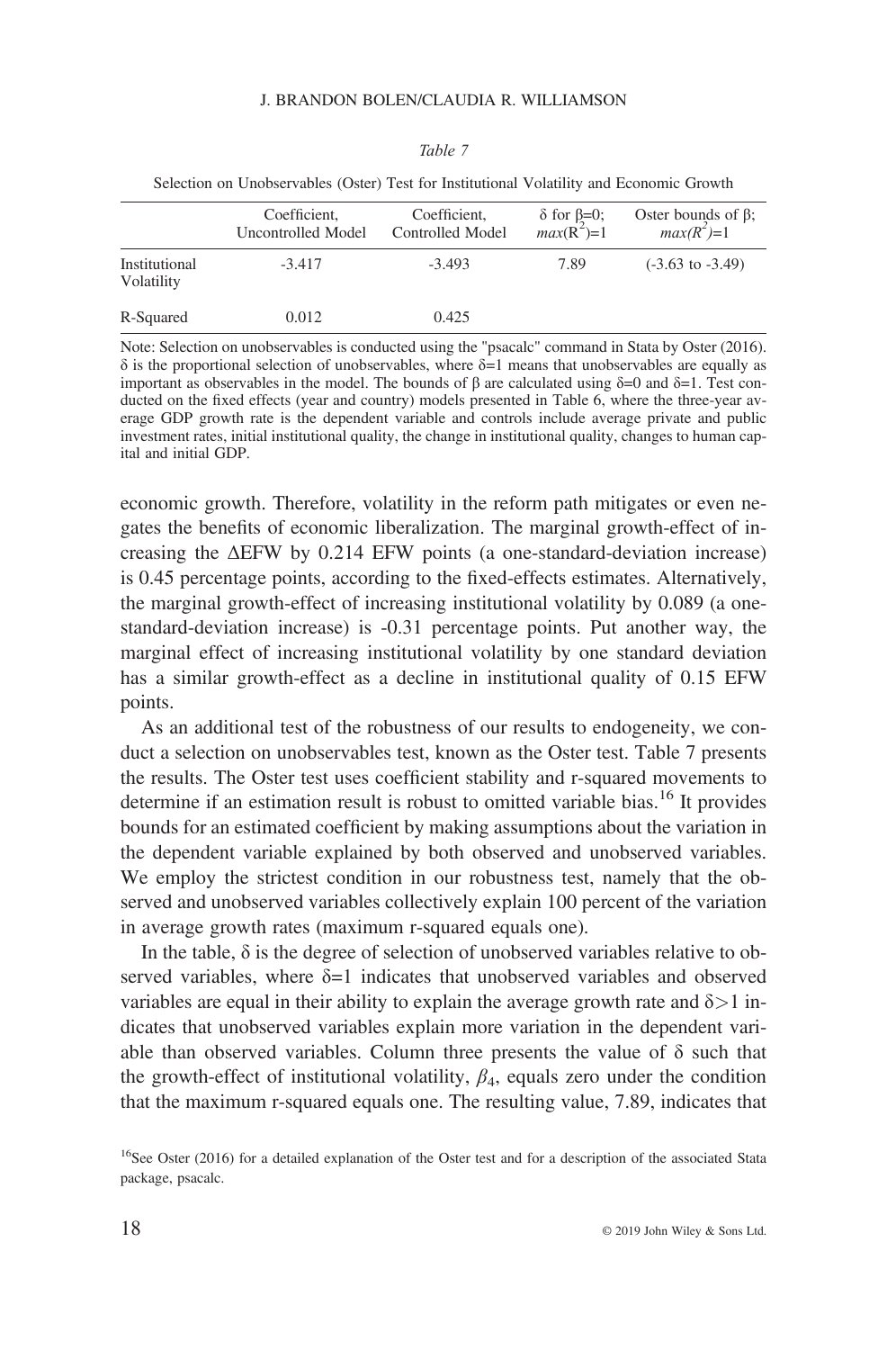in order to conclude that  $\beta_4=0$ , unobserved variables would need to account for more than seven-times more variation in average growth rates than the observed variables. Altonji et al. (2005) and Oster (2016) recommend that a result of δ*>*1 is a robust result.

Column four presents the results in another form, as Oster bounds of *β*4. The bounds are calculated by forcing  $\delta = 0$  and  $\delta = 1$  separately. Importantly, the range of *β*<sup>4</sup> does not include zero and is similar to the results from Table 6. These results suggest that the negative growth-effects of institutional volatility are robust to omitted variable bias.

Table 8 presents the marginal growth-effects of three liberalization paths selected from our sample to further illustrate these results. Both the fixed-effects results and system-GMM results are included. In the first two examples, we select countries from our sample that experienced two similar three-year EFW improvements with different levels of volatility. Using two three-year reform observations from the same country holds constant many of the other factors that affect a country's growth rates, like geography and culture.

Czech Republic's EFW score improved by 0.12 points from 2004 to 2006, and it improved again, by the same amount, from 2012 to 2015. However, the 2012- 2015 reform was more volatile than the 2004-2006 reform (volatility measures are 0.12 and 0.02, respectively). Similarly, Ireland's EFW score improved by roughly 0.18 points from 2000 to 2003 and from 2012 to 2015. But, the 2000- 2003 reform was more volatile than the 2012-2015 reform (volatility measures are 0.18 and 0.11, respectively). In both examples, the less volatile reform period

|                                | <b><i>Prime Enter of Three Teal modulumal Change</i></b> |                                         |
|--------------------------------|----------------------------------------------------------|-----------------------------------------|
|                                | Czech Rep. (2004-2006)<br>$AEFW = 0.12$                  | Czech Rep. (2012-2015)<br>$AEFW = 0.12$ |
| Estimator                      | St. Dev. $(\Delta EFW) = 0.02$                           | St. Dev. $(\Delta EFW) = 0.12$          |
| <b>Fixed-Effects Estimates</b> | 0.19                                                     | $-0.11$                                 |
| <b>System-GMM Estimates</b>    | $-0.22$                                                  | $-2.17$                                 |
| <b>Actual Growth Rate</b>      | 5.93                                                     | 2.14                                    |
|                                | Ireland $(2012-2015)$                                    | Ireland (2000-2003)                     |
|                                | $\Delta$ EFW = 0.185                                     | $\Delta$ EFW = 0.181                    |
| Estimator                      | St. Dev. $(\Delta EFW) = 0.11$                           | St. Dev. $(\Delta EFW) = 0.18$          |
| <b>Fixed-Effects Estimates</b> | 0.01                                                     | $-0.25$                                 |
| <b>System-GMM Estimates</b>    | $-2.13$                                                  | $-3.83$                                 |
| <b>Actual Growth Rate</b>      | 11.47                                                    | 3.40                                    |
|                                | Tanzania (2006-2009)                                     | Zimbabwe (2012-2015)                    |
|                                | $\Delta$ EFW = 0.341                                     | $\Delta$ EFW = 0.348                    |
| Estimator                      | St. Dev. $(AEFW) = 0.09$                                 | St. Dev. $(\Delta EFW) = 0.17$          |
| <b>Fixed-Effects Estimates</b> | 0.40                                                     | 0.16                                    |
| <b>System-GMM Estimates</b>    | $-1.41$                                                  | $-3.10$                                 |
| <b>Actual Growth Rate</b>      | 3.80                                                     | 0.60                                    |

|  | ani<br>$\cdot$ |  |  |
|--|----------------|--|--|
|--|----------------|--|--|

Marginal Effect of Three-Year Institutional Change

 $\circ$  2019 John Wiley & Sons Ltd.  $19$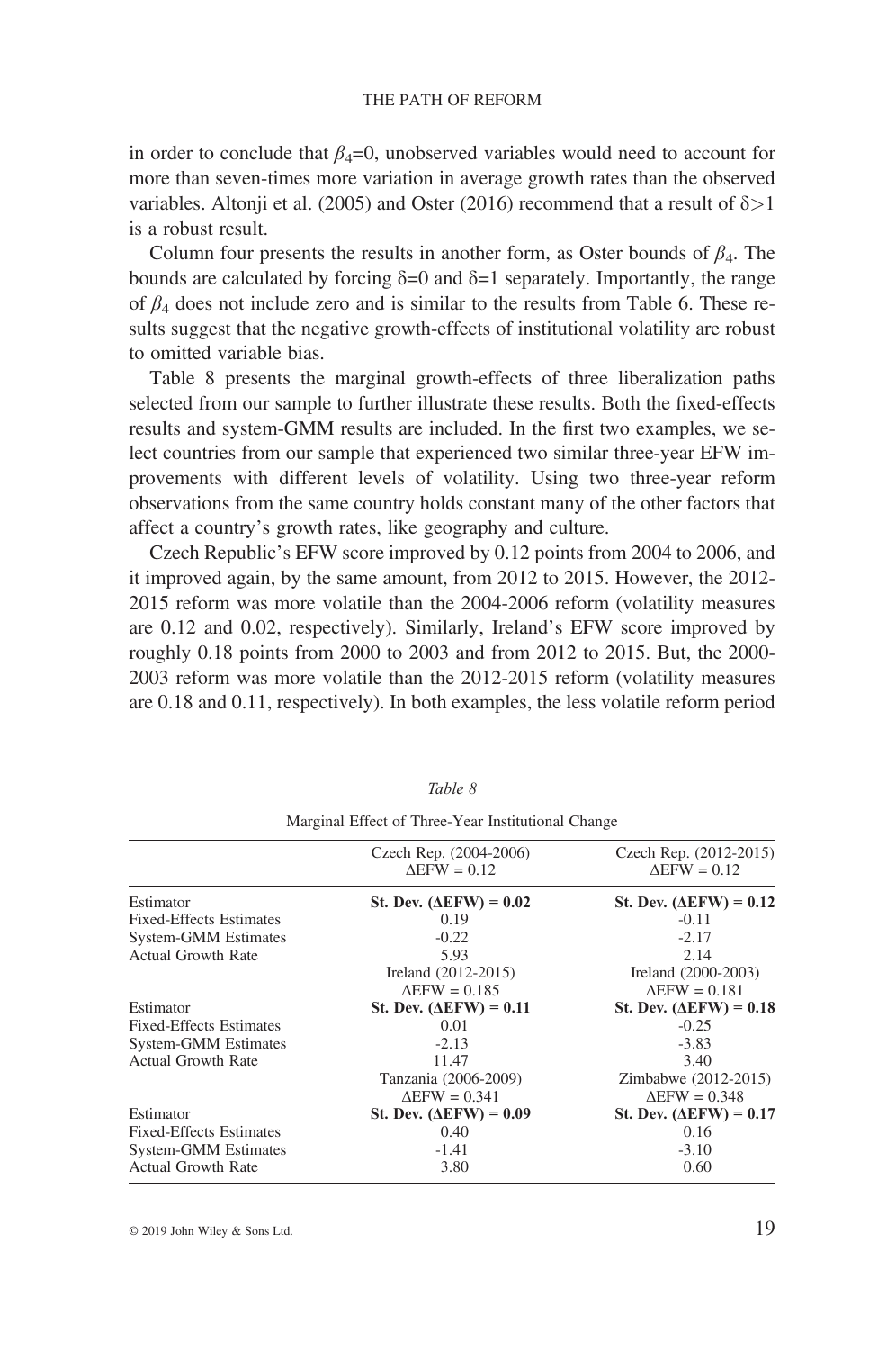### *Table 9*

|                      | GLS FE<br>Avg. GDP Growth | System GMM<br>Avg. GDP Growth |
|----------------------|---------------------------|-------------------------------|
| Liberalizers         | $-3.273*$                 | $-7.563$                      |
| Non-Liberalizers     | $-0.884$                  | $-8.760$                      |
| Low Income           | $-4.104*$                 | $-4.618$                      |
| High Income          | 0.028                     | 1.002                         |
| Low Initial Quality  | $-6.013**$                | $-18.58**$                    |
| High Initial Quality | 2.773                     | 5.971                         |

Volatility Results by Subsample

Note: Coefficients are reported from identical models to those pictured in columns two and four in Table 6 with narrowed subsamples by income, institutional trend and initial institutional quality. Liberalizing (declining) institutions are those whose EFW score increased (decreased) from 2000-2015. Low-income (high-income) economies are those whose GDP per capita is less than (greater than) 15,994 USD. Low (high) initial quality institutions are those below (above) the sample mean in 2000.

is associated with higher growth rates, which is consistent with our finding of a negative relation between institutional volatility and economic growth.

The third example compares two similar, low-income countries. Again, both countries experience comparable improvement to their EFW score, 0.341 points for Tanzania from 2006 to 2009 and 0.348 points for Zimbabwe from 2012 to 2015. However, Tanzania's reform was roughly half as volatile as Zimbabwe's reform, and unsurprisingly, it experienced a high rate of growth during the period.

The existing studies of the growth-effects of institutional volatility, including Pitlik (2002) and Berggren et al. (2012), use OLS estimation techniques that are likely biased by endogeneity. The use of system GMM in this paper represents the first use of an instrument to control for reverse causality and/or omitted variables that likely bias previous results. The system GMM results indicate that, on average, the effect of institutional volatility on growth is negative. Moreover, the marginal effect of the system GMM estimates are larger than those estimated using biased and inconsistent fixed-effects estimates. However, this does not rule out a potential heterogeneous effect based on institutional quality, trend and income.

# *V.3. The Heterogeneous Effects of Institutional Volatility*

Berggren et al. (2012) finds institutional volatility is positively associated with economic growth for high-income countries. Otherwise, they generally find no effect of institutional volatility on economic growth. Therefore, we run the same models on multiple subsamples to test for heterogeneity in the effect of institutional volatility. We divide the sample based on institutional trend, quality and average income.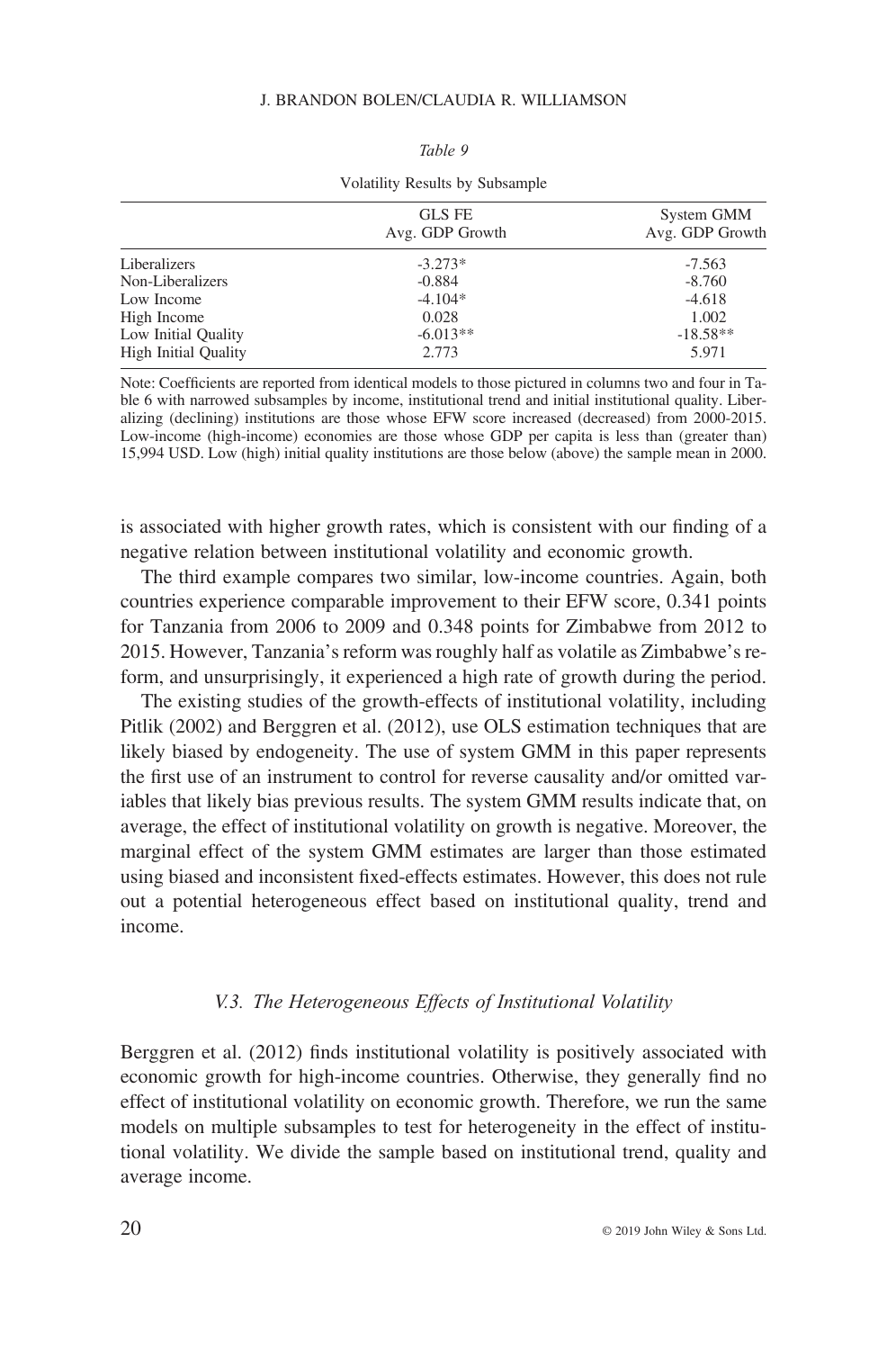The subsample of liberalizers are those countries whose institutional quality improved from 2000-2015, and the non-liberalizers are all other countries. Low-income countries are those countries whose average GDP per capita is below \$15,994, which is the mean in the sample. High-income countries are those whose average GDP per capita is equal to or greater than \$15,994. The highincome subsample includes 26 countries, 25 of which are OECD countries. Lastly, countries with low initial quality institutions are those with EFW scores below the mean in 2000, and countries with high initial quality are those with EFW scores above the mean in 2000.

Although only the system GMM estimates are consistent, we include both the fixed-effects and system GMM results to determine if there is any evidence of a positive effect using the fixed-effects estimates. We find very little evidence of a positive relation between institutional volatility and economic growth. Nearly every coefficient is negative, but only the coefficients for liberalizers, low-income countries and countries with low initial institutional quality institutions are statistically significant.

The system GMM estimate for high-income countries is positive but statistically insignificant. Therefore, we do not find evidence of the institutional sclerosis hypothesis advanced by Berggren et al. (2012). However, there are several differences in our data that might account for the differences in our result. Most importantly, we measure institutional *volatility*, whereas they measure institutional *stability* as discussed previously. Second, we use different sample periods and measures of institutions. Thus, we do not view our work as evidence overturning their result.

Overall, the GMM models provide some evidence of a causal, negative effect of institutional volatility on economic growth. This result is particularly strong for countries with low quality institutions, low-income, and for those that are liberalizing. This result is consistent with the growth-hampering effects from uncertainty in the policy uncertainty literature.

# *V.4. Disaggregating Institutional Volatility*

Lastly, we examine the subcomponents of the economic freedom index to test if any one area's volatility in particular effects economic growth. Appendix 2 presents the results of the fixed-effects and system GMM models with the EFW index disaggregated into its five areas. The coefficients are those from a single model with all five areas (including an initial level, change, and volatility measure for each) included simultaneously. Running five separate models and including each individual EFW area separately results in nearly identical coefficients.

Only the coefficient for volatility in EFW Area 1 (size of government) is negative and statistically significant. According to the fixed effects model, a one-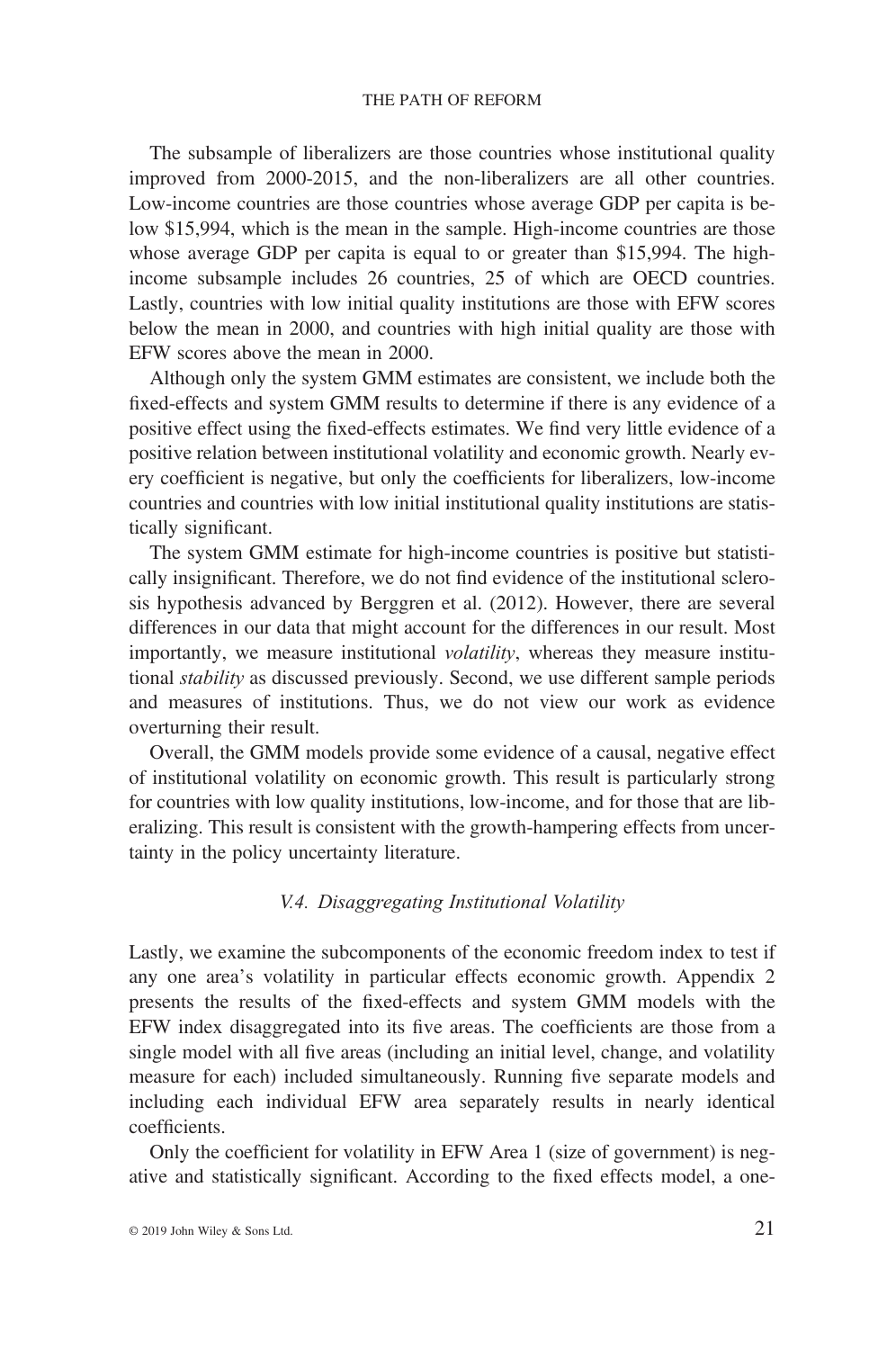standard-deviation increase in the size of government's volatility is associated with a 1.6 percentage point decrease in the average growth rate. The system GMM estimate suggests a more negative growth-effect of 4.045 percentage points. None of the measures of volatility in the other EFW areas is statistically significant.

It is common in the economic freedom literature for the coefficients of the disaggregated components of the EFW index to be insignificant or take a different sign than the aggregated index. For example, Carlsson and Lundström (2002), in one of the earliest attempts to decompose the effects of economic freedom on growth, find *insignificant* effects of monetary policy and *negative* effects of openness and size of government. Our results from using the disaggregated index show that volatility in the size of government negatively affects growth rates holding all else constant. However, the growth-effects of the other EFW areas individually are not statistically different from zero holding all else constant.

# VI. CONCLUSION

The effects of institutional volatility are theoretically ambiguous. On one hand, institutional volatility may destabilize the structure of exchange, which increases costs and decreases the gains from trade. On the other hand, institutional volatility may free an economy from institutional sclerosis, or the growth hampering effects of rent seeking interest groups. Using OLS, fixed effects, and GMM estimations, this paper tests the growth-effects of institutional volatility and finds a negative association. Moreover, this research provides some evidence that institutional volatility's overall effect is mediated through volatility's negative impact on private investment rates. Collectively, our results are contrary to previous studies of institutional volatility that find a positive growth-effect for highincome countries.

Our results are consistent with the policy uncertainty literature. Institutional volatility likely increases uncertainty across many policy sensitive dimensions, including firm production, private investment, and household consumption. Furthermore, institutional volatility requires economic resources to endure costly reallocation, which decreases growth. Although institutional volatility often accompanies institutional reform, policy makers should minimize volatility to maximize economic growth during transition. Reformers are likely to receive a higher payoff from their policy reform efforts by minimizing volatility, which signals a binding and credible commitment to liberalization. Thus, gradual institutional improvements may be a better policy for sustained economic growth compared to quick, large institutional changes. Overall, our research supports prior works that policy makers should pursue economic freedom; however, they should do so along a stable reform path to maximize economic growth.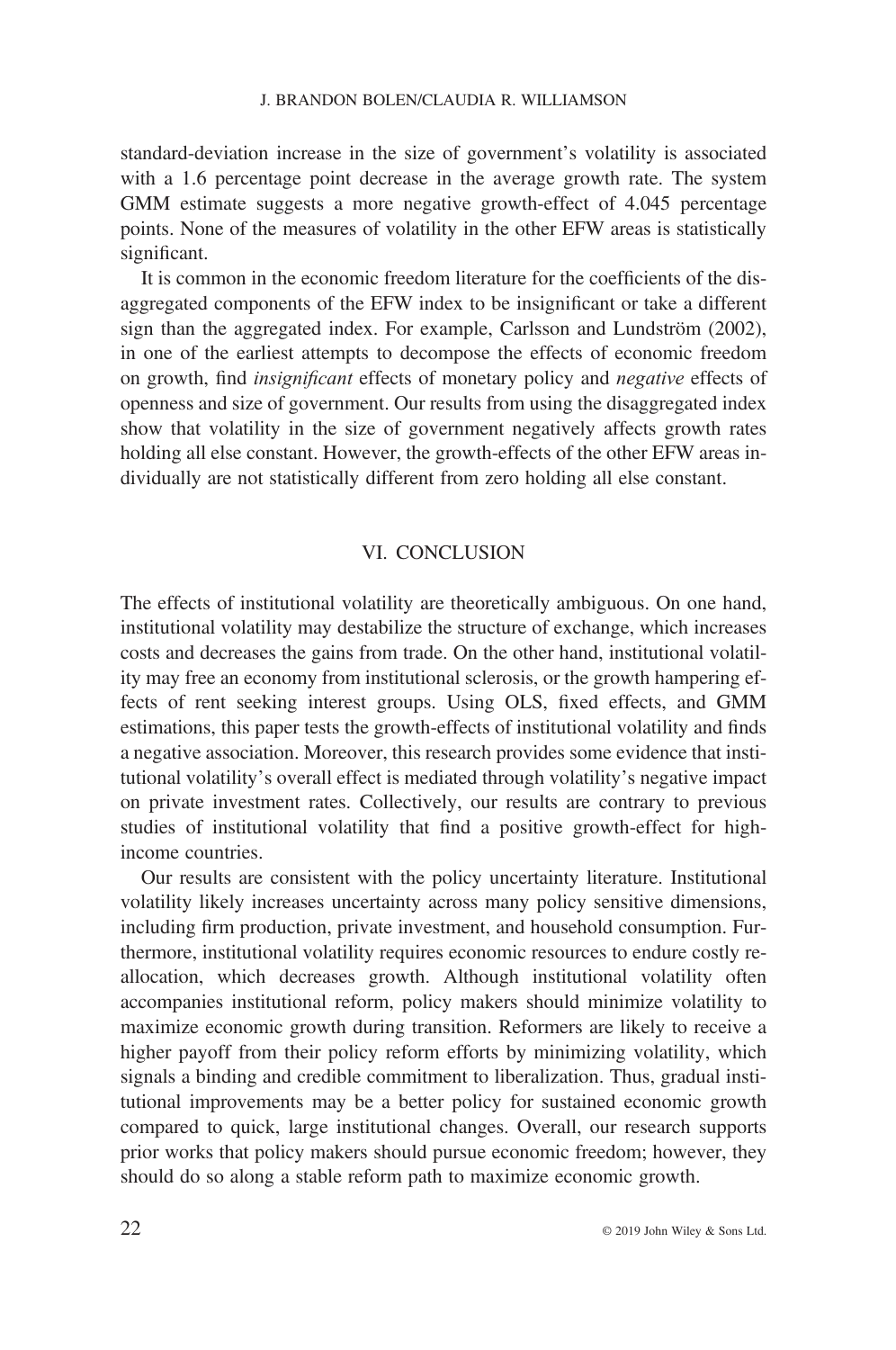In addition to policy implications, our work also has academic implications. Growth models including only the initial and/or final value of institutional quality implicitly ignore institutional volatility. Researchers should reconsider assuming away the information contained in time-variant measures of institutional quality. Institutional volatility, as measured by volatile changes in an institutional index, has both a statistically significant and an economically significant effect of growth rates. As such, the economic freedom literature, and the institutional literature more broadly, can be enriched by including institutional volatility in the analysis.

We believe our work highlights several avenues for future research. Economic freedom influences not only economic growth but other dimensions of quality of life, including life expectancy, health outcomes, happiness, and many others. Thus, researchers could explore how institutional volatility influences such quality of life outcomes. Another option is to explore and identify additional channels through which volatility influences economic growth. Finally, researchers could examine determinants of institutional volatility. Determinants of institutional quality focus on deep historical factors such as culture, climate, state antiquity, historical prevalence of diseases, and the strength of long-run ultraviolet radiation exposure (Bjørnskov and Méon 2013; Davis 2016; Nikolaev and Salahodjaev 2017; Ang et al. 2018; Gohmann 2018). Building from this literature may produce useful insights into why some countries experience more volatility than others.

#### **REFERENCES**

- Acemoglu, D., Johnson, S., & Robinson, J. A. (2001). The colonial origins of comparative development: An empirical investigation. *American economic review*, 91(5), 1369-1401.
- Acemoglu, D., Johnson, S., & Robinson, J. A. (2002). Reversal of fortune: Geography and institutions in the making of the modern world income distribution. *The Quarterly journal of economics*, 117(4), 1231-1294.
- Acemoglu, D., Johnson, S., & Robinson, J. A. (2005). Institutions as a fundamental cause of long-run growth. *Handbook of economic growth*, 1, 385-472.
- Altonji, J. G., Elder, T. E., & Taber, C. R. (2005). Selection on observed and unobserved variables: Assessing the effectiveness of Catholic schools. *Journal of political economy*, 113(1), 151-184.
- Ang, J.B., Fredriksson, P.G., Nurhakim, A.L.B. and Tay, E.H. (2018). Sunlight, disease, and institutions. *Kyklos*, 71(3), 374-401.
- Arellano, M., & Bond, S. (1991). Some tests of specification for panel data: Monte Carlo evidence and an application to employment equations. *The review of economic studies*, 58(2), 277-297.
- Baker, S. R., Bloom, N., & Davis, S. J. (2016). Measuring economic policy uncertainty. *The Quarterly Journal of Economics*, 131(4), 1593-1636.
- Baron, R. M., & Kenny, D. A. (1986). The moderator–mediator variable distinction in social psychological research: Conceptual, strategic, and statistical considerations. *Journal of personality and social psychology*, 51(6), 1173.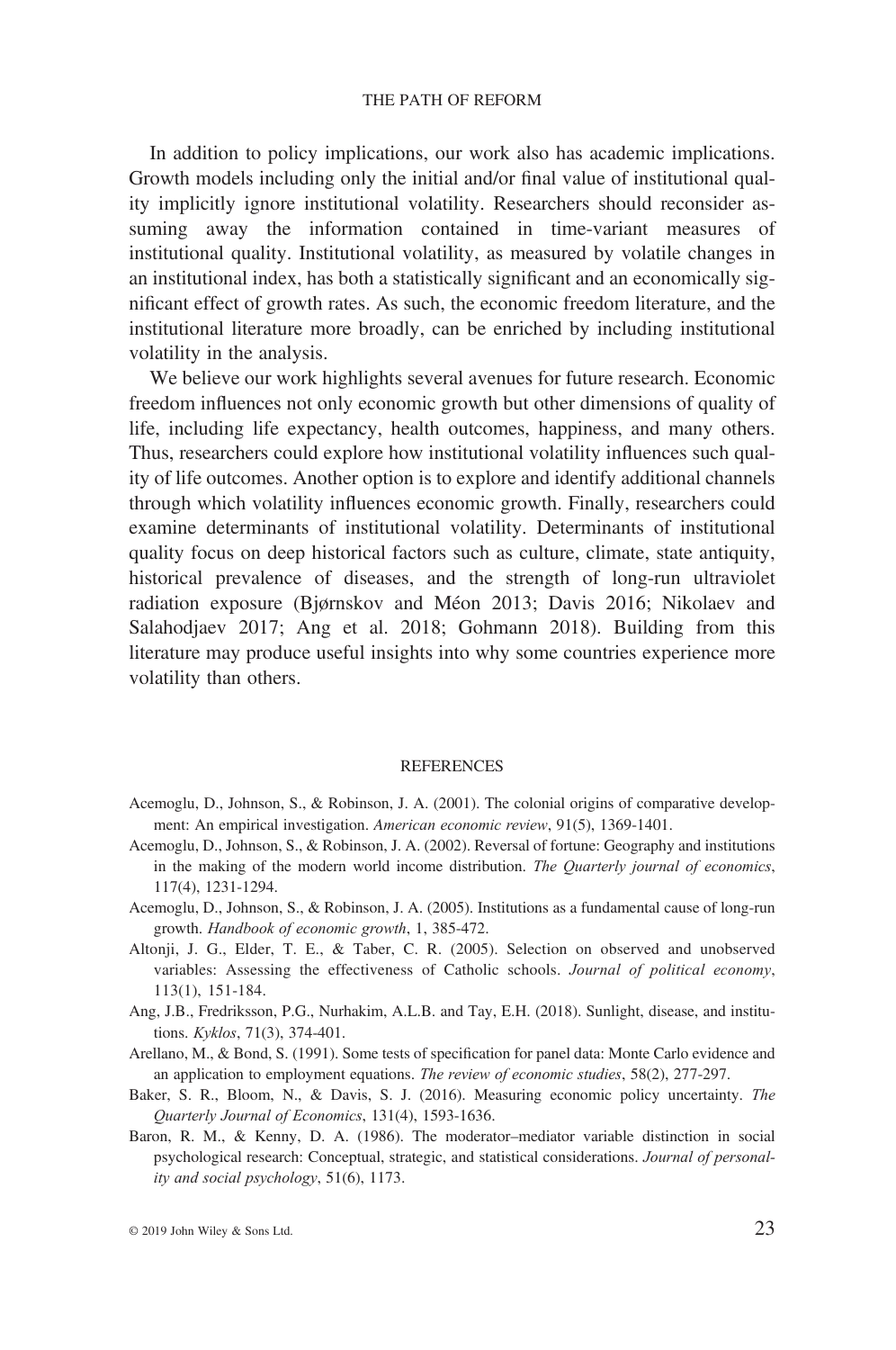- Bennett, D. L., Faria, H. J., Gwartney, J. D., & Morales, D. R. (2017). Economic institutions and comparative economic development: A post-colonial perspective. *World Development*, 96, 503-519.
- Berggren, N., Bergh, A., & Bjørnskov, C. (2012). The growth effects of institutional instability. *Journal of Institutional Economics*, 8(2), 187-224.
- Bergh, A., & Karlsson, M. (2010). Government size and growth: Accounting for economic freedom and globalization. *Public Choice*, 142(1-2), 195-213.
- Bernanke, B. S. (1983). Irreversibility, uncertainty, and cyclical investment. *The Quarterly Journal of Economics*, 98(1), 85-106.
- Bjørnskov, C. and Méon, P.G. (2013). Is Trust the Missing Root of Institutions, Education, and Development? *Public Choice* 157, 641-669.
- Blundell, R., & Bond, S. (1998). Initial conditions and moment restrictions in dynamic panel data models. *Journal of econometrics*, 87(1), 115-143.
- Boettke, Peter J. (2001). *Calculation and Coordination: Essays on Socialism and Transitional Political Economy*. New York: Routledge.
- Carlsson, F., & Lundström, S. (2002). Economic freedom and growth: Decomposing the effects. *Public choice*, 112(3-4), 335-344.
- Dawson, J. W. (1998). Institutions, Investment, and Growth: New Cross-country and Panel Data Evidence. *Economic inquiry*, 36(4), 603-619.
- Davis, L. (2016). Individual Responsibility and Economic Development: Evidence from Rainfall Data. *Kyklos*, 69(3), 426–470.
- De Haan, J., Lundström, S., & Sturm, J. E. (2006). Market-oriented institutions and policies and economic growth: A critical survey. *Journal of Economic Surveys*, 20(2), 157-191.
- De Melo, M., Denizer, C., & Gelb, A. H. (1996). *From Plan to Market--Pattern of Transition*. World Bank Publications.
- Doucouliagos, C. (2005). Publication bias in the economic freedom and economic growth literature. *Journal of Economic Surveys*, 19(3), 367-387.
- Falcetti, E., Lysenko, T., & Sanfey, P. (2006). Reforms and growth in transition: Re-examining the evidence. *Journal of Comparative Economics*, 34(3), 421-445.
- Faria, H. J., & Montesinos, H. M. (2009). Does economic freedom cause prosperity? An IV approach. *Public Choice*, 141(1), 103-127.
- Faria, H. J., Montesinos-Yufa, H. M., Morales, D. R., & Navarro, C. E. (2016). Unbundling the roles of human capital and institutions in economic development. *European Journal of Political Economy*, 45, 108-128.
- Gallup, J. L., Sachs, J. D., & Mellinger, A. D. (1999). Geography and economic development. *International regional science review*, 22(2), 179-232.
- Glaeser, E. L., & Shleifer, A. (2002). Legal origins. *The Quarterly Journal of Economics*, 117(4), 1193-1229.
- Gohmann, S. F. (2018). Persistence of historical influences on current economic freedom. In Benjamin Powell (ed.) *Economic Freedom and Prosperity: The Origins and Maintenance of Liberalization*. Routledge.
- Greif, A. (1993). Contract enforceability and economic institutions in early trade: The Maghribi traders' coalition. *The American economic review*, 525-548.
- Greif, A., Milgrom, P., & Weingast, B. R. (1994). Coordination, commitment, and enforcement: The case of the merchant guild. *Journal of political economy*, 102(4), 745-776.
- Gwartney, J. D., Holcombe, R. G., & Lawson, R. A. (2006). Institutions and the Impact of Investment on Growth. *Kyklos*, 59(2), 255-273.
- Gwartney, J., R. Lawson, and J. Hall. *Economic Freedom of the World: 2015 Annual Report*. Vancouver, Canada: Fraser Institute, 2017.
- Hall, J. C., & Lawson, R. A. (2014). Economic freedom of the world: an accounting of the literature. *Contemporary Economic Policy*, 32(1), 1-19.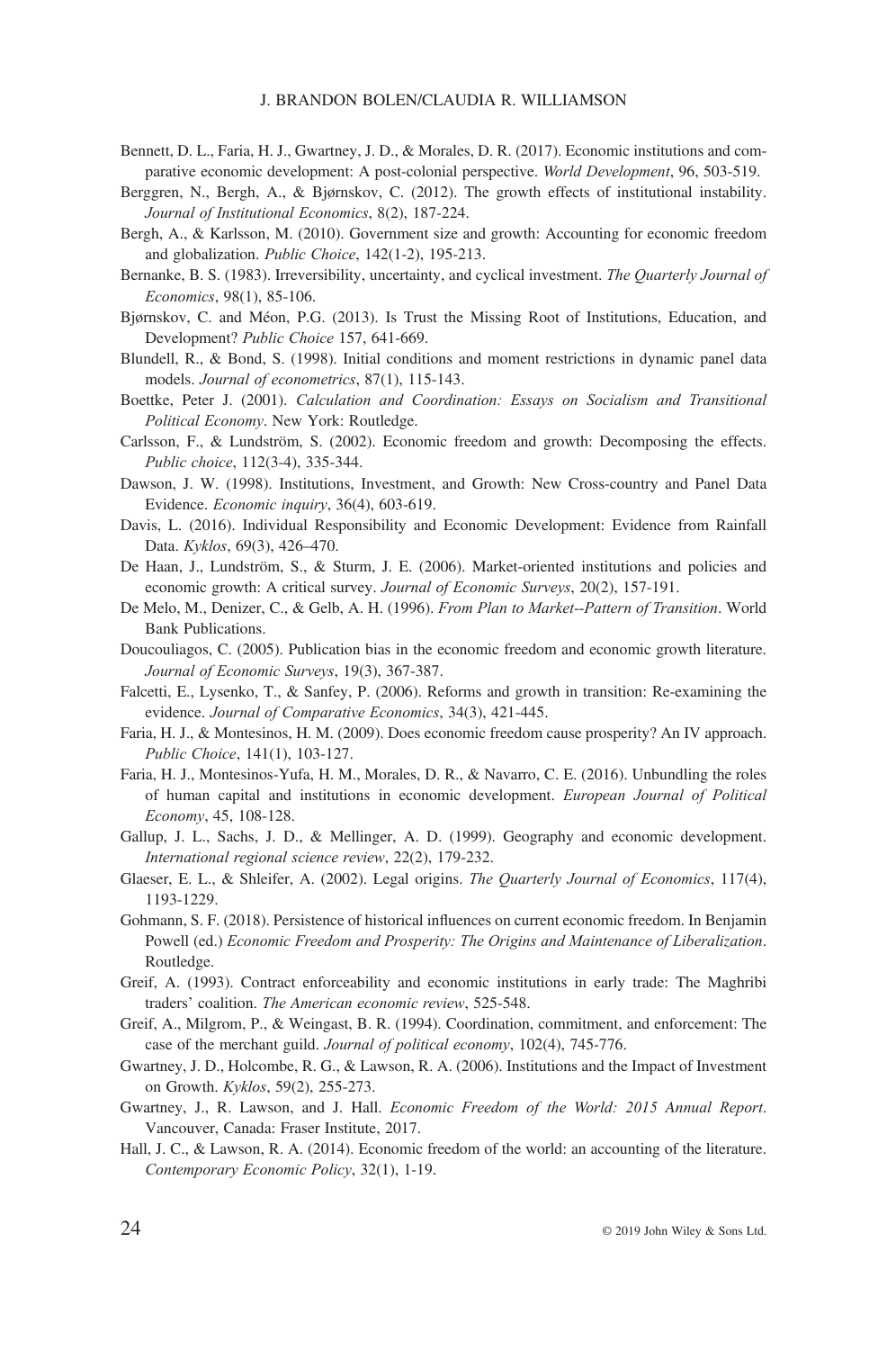Hicks, R., & Tingley, D. (2011). Mediation: Stata package for causal mediation analysis.

- Higgs, R. (1997). Regime Uncertainty: Why the Great Depression Lasted So Long and Why Prosperity Resumed after the War. *The Independent Review*, 1(4), 561-590.
- Holcombe, R.G. (2013). South Korea's economic future: Industrial policy, or economic democracy? *Journal of economic behavior & organization*, 88, 3-13.
- Imai, K., Keele, L., & Tingley, D. (2010a). A general approach to causal mediation analysis. *Psychological Methods*, 15, 309-334.
- Imai, K., Keele, L., Tingley, D., & Yamamoto, T. (2010b). Causal mediation analysis using R. In H. D. Vinod (ed), *Advances in Social Science Research Using R*, 129-154. New York: Springer.
- Imai, K., Keele, L., & Yamamoto, T. (2010c). Identification, inference, and sensitivity analysis for causal mediation effects. *Statistical Sciences*, 25, 51-71.
- Lawson, R.A., Clark, J.R. (2010). Examining the Hayek-Friedman hypothesis on economic and political freedom. *Journal of economic behavior & organization*, 74, 230-239.
- La Porta, R., Lopez-de-Silanes, F., & Shleifer, A. (2008). The economic consequences of legal origins. *Journal of economic literature*, 46(2), 285-332.
- Leeson, P. T. (2007a). Better off stateless: Somalia before and after government collapse. *Journal of Comparative Economics*, 35(4), 689-710.
- Leeson, P. T. (2007b). Efficient anarchy. *Public Choice*, 130(1), 41-53.
- Licht, A. N., Goldschmidt, C., & Schwartz, S. H. (2007). Culture rules: The foundations of the rule of law and other norms of governance. *Journal of comparative economics*, 35(4), 659-688.
- Lipton, D., Sachs, J., Fischer, S., & Kornai, J. (1990). Creating a market economy in Eastern Europe: The case of Poland. *Brookings papers on economic activity*, 1990(1), 75-147.
- McMillan, J., & Naughton, B. (1992). How to reform a planned economy: lessons from China. *Oxford Review of Economic Policy*, 8(1), 130-143.
- Murrell, P. (1991). Evolution in economics and in the economic reform of the centrally planned economies (pp. pp-35). Center for Institutional Reform and the Informal Sector, University of Maryland at College Park.
- Nikolaev, B. and Salahodjaev, R. (2017). Historical Prevalence of Infectious Diseases, Cultural Values, and the Origins of Economic Institutions, *Kyklos* 70, 97-128.
- North, D. (1990). Institutions and their consequences for economic performance. In *K. Cook & M. Levi, The limits of rationality*, 383-401. Chicago: University of Chicago Press.
- Olson, M. (2008). *The rise and decline of nations: Economic growth, stagflation, and social rigidities*. Yale University Press.
- Oster, E. (2016). Unobservable Selection and Coefficient Stability: Theory and Evidence. *Journal of Business Economics and Statistics*, 1-18.
- Paldam, M. and Gundlach, E. (2018). Jumps into Democracy: Integrating the Short and Long Run in the Democratic Transition. *Kyklos*, 71(3), 456-481.
- Pearl, J. (2001). Direct and indirect effects. In *Proceedings of the seventeenth conference on uncertainty in artificial intelligence*, 411-420. Morgan Kaufmann Publishers Inc.
- Pearl, J. (2011). The mediation formula: A guide to the assessment of causal pathways in nonlinear models (Vol. 363). California Univ Los Angeles Dept of Computer Science.
- Pierson, P. (2006). Public policies as institutions. In *I. Shapiro, S. Skowronek, & D. Galvin, Rethinking political institutions: The art of the state*, 114-31. New York: New York University Press
- Pitlik, H. (2002). The path of liberalization and economic growth. *Kyklos*, 55(1), 57-80.
- Popov, V. (2000). Shock therapy versus gradualism: the end of the debate (explaining the magnitude of transformational recession), *Comparative economic studies*, 42(1), 1-57.
- Powell, B., Clark, J. R., & Nowrasteh, A. (2017). Does mass immigration destroy institutions? 1990s Israel as a natural experiment. *Journal of Economic Behavior & Organization*, 141, 83-95.
- Robins, J. M., & Greenland, S. (1992). Identifiability and exchangeability for direct and indirect effects. *Epidemiology*, 143-155.